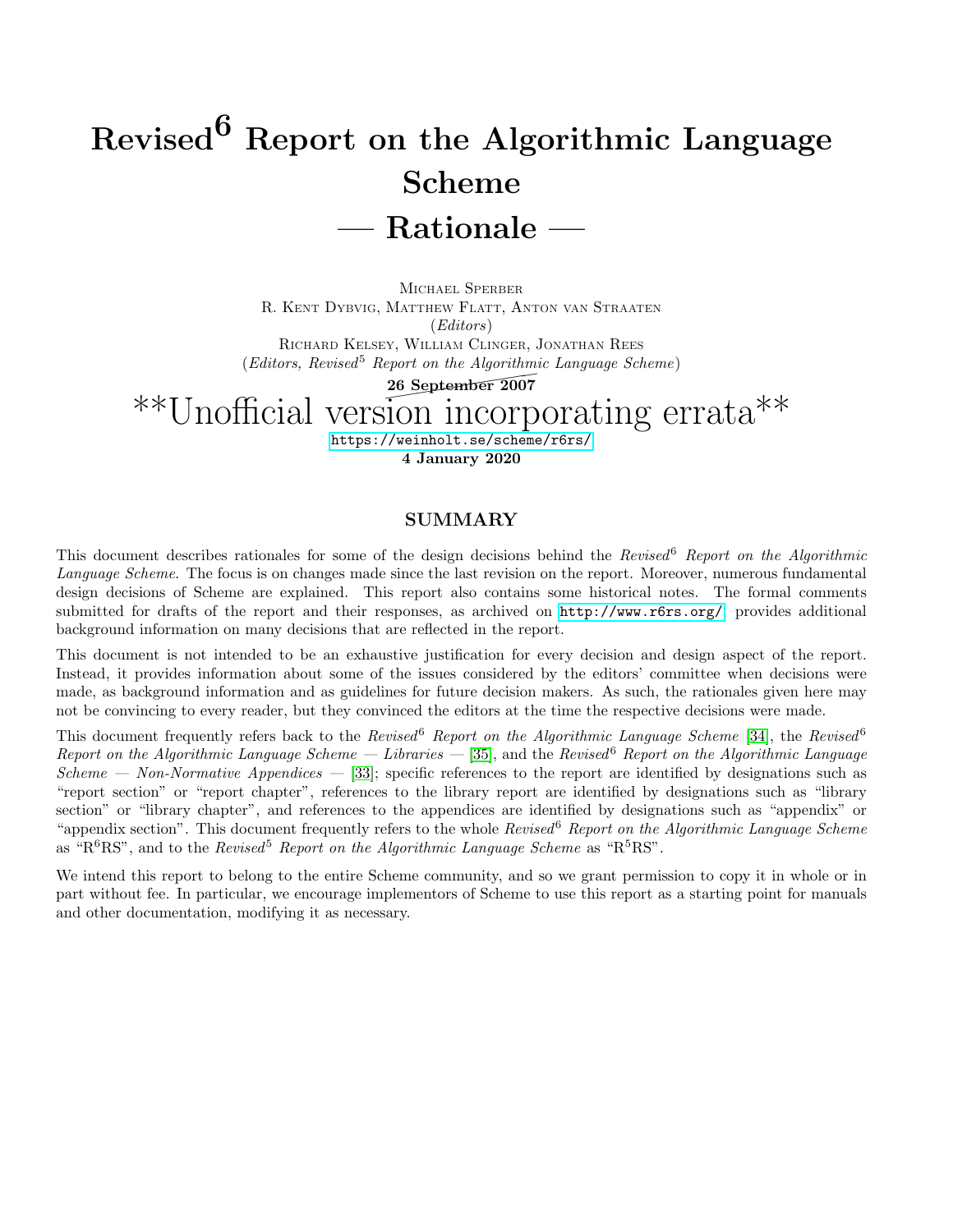## CONTENTS

| 1              |                    | Historical background<br>3<br>3                                                                |  |
|----------------|--------------------|------------------------------------------------------------------------------------------------|--|
| $\overline{2}$ | Requirement levels |                                                                                                |  |
| 3              |                    | 3                                                                                              |  |
|                | 3.1                | 3<br>Infinities, NaNs $\ldots \ldots \ldots \ldots \ldots$                                     |  |
|                | $3.2\,$            | $\overline{4}$<br>Distinguished $-0.0$                                                         |  |
| 4              |                    | $\overline{4}$<br>Lexical syntax and datum syntax $\ldots \ldots \ldots$                       |  |
|                | 4.1                | $\overline{4}$<br>Symbol and identifier syntax $\ldots \ldots$                                 |  |
|                | 4.2                | $\overline{4}$<br>$Comments \ldots \ldots \ldots \ldots \ldots \ldots \ldots$                  |  |
|                | 4.3                | 5<br>Future extensions                                                                         |  |
| 5              |                    | 5<br>Semantic concepts                                                                         |  |
|                | 5.1                | Argument and subform checking $\dots \dots$<br>5                                               |  |
|                | 5.2                | 5                                                                                              |  |
|                | 5.3                | 5<br>Proper tail recursion                                                                     |  |
| 6              |                    | 6                                                                                              |  |
| 7              |                    | 6                                                                                              |  |
|                | 7.1                | 6<br>$\text{Syntax}\ldots\ldots\ldots\ldots\ldots\ldots\ldots\ldots\ldots\ldots$               |  |
|                | 7.2                | 6<br>Local import $\dots \dots \dots \dots \dots \dots$                                        |  |
|                | 7.3                | 6<br>Local modules                                                                             |  |
|                | 7.4                | Fixed import and export clauses<br>6                                                           |  |
|                | 7.5                | Instantiation and initialization $\ldots \ldots$<br>$\overline{7}$                             |  |
|                | 7.6                | Immutable exports $\dots \dots \dots \dots \dots$<br>$\overline{7}$                            |  |
|                | 7.7                | $\overline{7}$<br>Compound library names $\phantom{a} \ldots \phantom{a} \ldots \ldots \ldots$ |  |
|                | 7.8                | $\overline{7}$                                                                                 |  |
|                | 7.9                | $\overline{7}$<br>Treatment of different versions $\hfill\ldots\ldots\ldots$                   |  |
| 8              |                    | $\overline{7}$<br>Top-level programs                                                           |  |
| 9              |                    | 8                                                                                              |  |
|                | 9.1                | 8<br>Unspecified evaluation order                                                              |  |
|                |                    | 10 Expansion process<br>8                                                                      |  |
|                |                    | 8                                                                                              |  |
|                |                    | 11.1 Library organization<br>8                                                                 |  |
|                |                    | 8                                                                                              |  |
|                |                    | 9                                                                                              |  |
|                |                    | 11.3 Export levels                                                                             |  |
|                |                    | 9<br>11.4 Binding forms                                                                        |  |
|                |                    | 9<br>11.5 Equivalence predicates                                                               |  |
|                |                    | 11.6 Arithmetic<br>10                                                                          |  |
|                |                    | 11.7 Characters and strings $\ldots \ldots \ldots \ldots$<br>12                                |  |
|                |                    | 13                                                                                             |  |
|                |                    | 11.9 Control features $\dots \dots \dots \dots \dots \dots$<br>13                              |  |
|                |                    | 13                                                                                             |  |
|                |                    | 14                                                                                             |  |
|                | 13 Unicode         | 14                                                                                             |  |
|                |                    | 14<br>13.1 Case mapping $\ldots \ldots \ldots \ldots \ldots$                                   |  |
|                |                    | 14                                                                                             |  |
|                |                    | 14<br>$15$ List utilities $\ldots \ldots \ldots \ldots \ldots \ldots \ldots$                   |  |
|                |                    | 15.1 Notes on individual procedures<br>14                                                      |  |
|                |                    | 14                                                                                             |  |
|                |                    | 15<br>17 Control structures                                                                    |  |
|                |                    | 15<br>17.1 when and unless $\ldots$                                                            |  |
|                |                    | 15<br>$17.2$ case-lambda                                                                       |  |
|                | 18 Records         | 15                                                                                             |  |
|                |                    | 18.1 Syntactic layer<br>15                                                                     |  |

| 18.2 Positional access and field names $\ldots \ldots$             | 15 |
|--------------------------------------------------------------------|----|
| 18.3 Lack of multiple inheritance $\ldots \ldots \ldots$           | 15 |
| 18.4 Constructor mechanism                                         | 15 |
|                                                                    | 15 |
| 19 Conditions and exceptions                                       | 16 |
| 19.1 Exceptions $\ldots \ldots \ldots \ldots \ldots \ldots$        | 16 |
|                                                                    | 16 |
|                                                                    | 16 |
|                                                                    | 16 |
|                                                                    | 17 |
| $20.3$ End-of-line styles                                          | 17 |
| 20.4 Error-handling modes                                          | 17 |
| 20.5 Binary and textual ports                                      | 17 |
| 20.6 File positions $\ldots \ldots \ldots \ldots \ldots$           | 17 |
| 20.7 Freshness of standard ports                                   | 17 |
| 20.8 Argument conventions                                          | 17 |
|                                                                    | 17 |
| $22$ Arithmetic $\ldots \ldots \ldots \ldots \ldots \ldots \ldots$ | 17 |
| 22.1 Fixnums and flonums                                           | 17 |
| 22.2 Bitwise operations $\ldots \ldots \ldots \ldots$              | 18 |
| 22.3 Notes on individual procedures                                | 18 |
|                                                                    | 18 |
|                                                                    | 18 |
|                                                                    | 18 |
| 24.2 Immutable hashtables $\ldots \ldots \ldots \ldots$            | 18 |
| 24.3 Hash functions                                                | 18 |
|                                                                    | 18 |
| 26 Composite library                                               | 19 |
|                                                                    | 19 |
|                                                                    | 19 |
|                                                                    | 19 |
|                                                                    |    |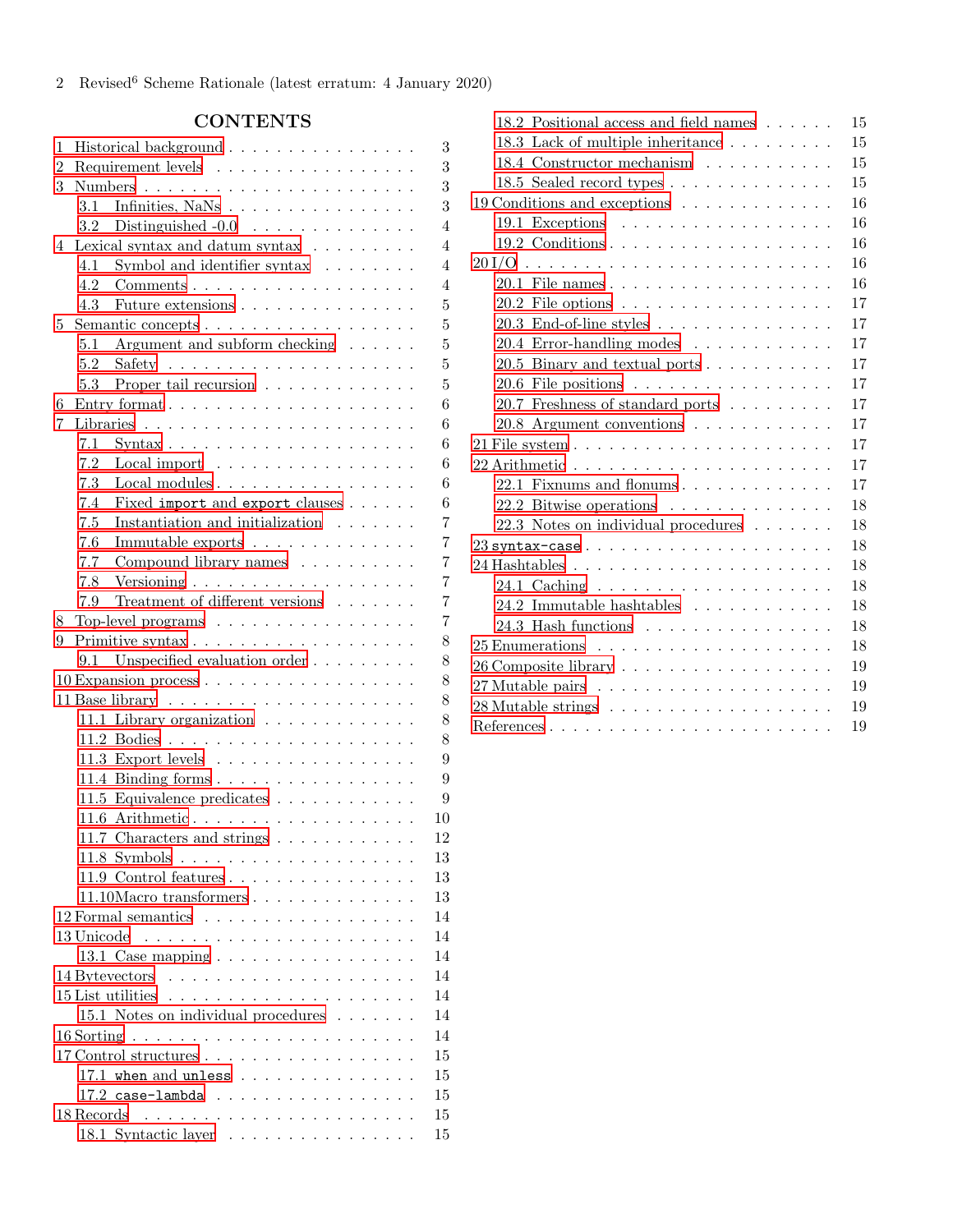## <span id="page-2-0"></span>1. Historical background

The Revised<sup>6</sup> Report on the Algorithmic Language Scheme (R6RS for short) is the sixth of the Revised Reports on Scheme.

The first description of Scheme was written by Gerald Jay Sussman and Guy Lewis Steele Jr. in 1975 [\[39\]](#page-20-0). A revised report by Steele and Sussman [\[38\]](#page-19-3) appeared in 1978 and described the evolution of the language as its MIT implementation was upgraded to support an innovative compiler [\[36\]](#page-19-4). Three distinct projects began in 1981 and 1982 to use variants of Scheme for courses at MIT, Yale, and Indiana University [\[27,](#page-19-5) [25,](#page-19-6) [12\]](#page-19-7). An introductory computer science textbook using Scheme was published in 1984 [\[1\]](#page-18-4). A number of textbooks describing and using Scheme have been published since [\[8\]](#page-18-5).

As Scheme became more widespread, local dialects began to diverge until students and researchers occasionally found it difficult to understand code written at other sites. Fifteen representatives of the major implementations of Scheme therefore met in October 1984 to work toward a better and more widely accepted standard for Scheme. Participating in this workshop were Hal Abelson, Norman Adams, David Bartley, Gary Brooks, William Clinger, Daniel Friedman, Robert Halstead, Chris Hanson, Christopher Haynes, Eugene Kohlbecker, Don Oxley, Jonathan Rees, Guillermo Rozas, Gerald Jay Sussman, and Mitchell Wand. Their report [\[3\]](#page-18-6), edited by Will Clinger, was published at MIT and Indiana University in the summer of 1985. Further revision took place in the spring of 1986 [\[4\]](#page-18-7) (edited by Jonathan Rees and Will Clinger), and in the spring of 1988 [\[5\]](#page-18-8) (also edited by Will Clinger and Jonathan Rees). Another revision published in 1998, edited by Richard Kelsey, Will Clinger and Jonathan Rees, reflected further revisions agreed upon in a meeting at Xerox PARC in June 1992 [\[21\]](#page-19-8).

Attendees of the Scheme Workshop in Pittsburgh in October 2002 formed a Strategy Committee to discuss a process for producing new revisions of the report. The strategy committee drafted a charter for Scheme standardization. This charter, together with a process for selecting editorial committees for producing new revisions of the report, was confirmed by the attendees of the Scheme Workshop in Boston in November 2003. Subsequently, a Steering Committee according to the charter was selected, consisting of Alan Bawden, Guy L. Steele Jr., and Mitch Wand. An editors' committee charged with producing a new revision of the report was also formed at the end of 2003, consisting of Will Clinger, R. Kent Dybvig, Marc Feeley, Matthew Flatt, Richard Kelsey, Manuel Serrano, and Mike Sperber, with Marc Feeley acting as Editor-in-Chief. Richard Kelsey resigned from the committee in April 2005, and was replaced by Anton van Straaten. Marc Feeley and Manuel Serrano resigned from the committee in January 2006. Subsequently, the charter was revised to reduce the size of the editors' committee to five and to replace the office of Editor-in-Chief by a Chair and a Project Editor [\[29\]](#page-19-9). R. Kent Dybvig served as Chair, and Mike Sperber served as Project Editor. Will Clinger resigned from the committee in May 2007. Parts of the report were posted as Scheme Requests for Implementation (SRFIs, see [http://srfi.](http://srfi.schemers.org/) [schemers.org/](http://srfi.schemers.org/)) and discussed by the community before being revised and finalized for the report [\[14,](#page-19-10) [2,](#page-18-9) [6,](#page-18-10) [13,](#page-19-11) [9\]](#page-18-11). Jacob Matthews and Robby Findler wrote the operational semantics for the language core, based on an earlier semantics for the language of the "Revised<sup>5</sup> Report"  $[24]$ .

## <span id="page-2-1"></span>2. Requirement levels

R6RS distinguishes between different requirement levels, both for the programmer and for the implementation. Specifically, the distinction between "should" and "must" is important: For example, "should" is used for restrictions on argument types that are undecidable or potentially too expensive to enforce. The use of "should" allows implementations to perform quite extensive checking of restrictions on arguments (see section [5.1\)](#page-4-2), but also to eschew more expensive checks.

#### <span id="page-2-3"></span><span id="page-2-2"></span>3. Numbers

## 3.1. Infinities, NaNs

Infinities and NaNs are artifacts that help deal with the inexactness of binary floating-point arithmetic. The semantics dealing with infinities and NaNs, or the circumstances leading to their generation are somewhat arbitrary. However, as most Scheme implementation use an IEEE-754- conformant implementation [\[18\]](#page-19-13) of flonums,  $R^6RS$  uses the particular semantics from this standard as the basis for the treatment of infinities and NaNs in the report. This is also the reason why infinities and NaNs are flonums and thus inexact real number objects, allowing Scheme systems to exploit the closure properties arising from their being part of the standard IEEE-754 floating-point representation. See section [11.6.6](#page-9-1) for details on closure properties.

Infinities and NaNs are not considered integers (or even rational) by  $R^6RS$ . Despite this, the ceiling, floor, round, and truncate procedures (and their fl-prefixed counterparts) return an infinity or NaN when given an infinity or NaN as an argument. This has the advantage of allowing these procedures to take arbitrary real (or flonum) arguments but the disadvantage that they do not always return integer values. The integer values of the mathematical equivalents of these procedures are, in fact, infinite for infinite inputs. Also, while infinities are not considered integers, they might represent infinite integers. So the extension to infinities, at least, makes sense. The extension to NaNs is somewhat more arbitrary.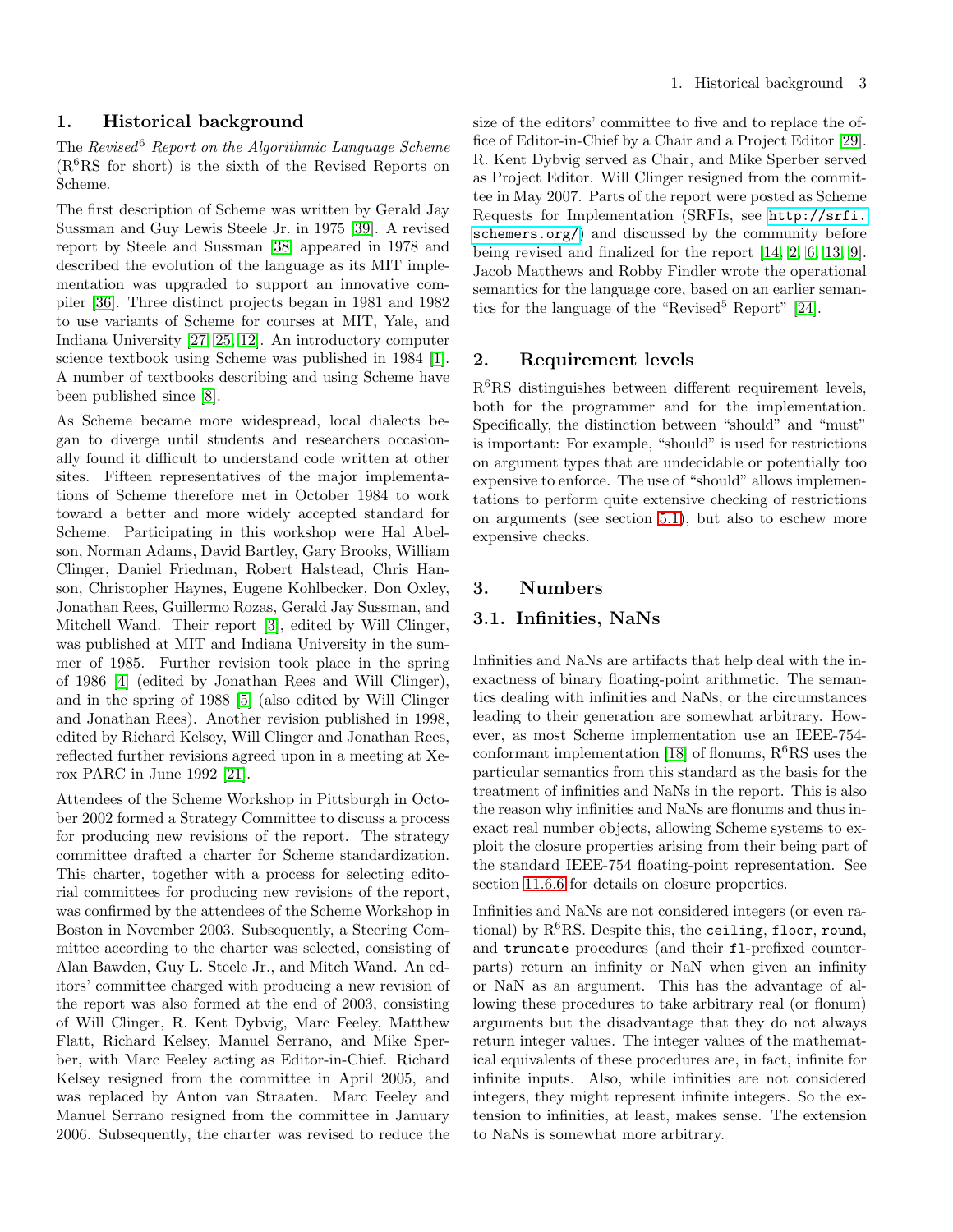R6RS intentionally does not require a Scheme implementation to use infinities and NaNs as specified in IEEE 754. Hence, support for them is optional.

## <span id="page-3-0"></span>3.2. Distinguished -0.0

A distinguished -0.0 is another artifact of IEEE 754, which can be used to construct certain branch cuts. A Scheme implementation is not required to distinguish -0.0. If it does, however, the behavior of the transcendental functions is sensitive to the distinction.

## <span id="page-3-2"></span><span id="page-3-1"></span>4. Lexical syntax and datum syntax

## 4.1. Symbol and identifier syntax

#### 4.1.1. Escaped symbol constituents

While revising the syntax of symbols and identifiers, the editors' goal was to make symbols subject to write/read invariance, i.e. to allow each symbol to be written out using put-datum (section 8.2.12) or write (section 8.3), and read back in using get-datum (section 8.2.9) or read (section 8.3), yielding the same symbol. This was not the case in Revised<sup>5</sup> Report on the Algorithmic Language Scheme, as symbols could contain arbitrary characters such as spaces which could not be part of their external representation. Moreover, symbols could be distinguished internally by case, whereas their external representation could not.

For representing unusual characters in the symbol syntax, the report provides the  $\{x\}$  escape syntax, which allows an arbitrary Unicode scalar value to be specified. This also has the advantage that arbitrary symbols can be represented using only ASCII, which allows referencing them from Scheme programs restricted to ASCII or some other subset of Unicode.

Among existing implementations of Scheme, a popular choice for extending the set of characters that can occur in symbols is the vertical-bar syntax of Common Lisp. The vertical-bar syntax of Common Lisp carries the risk of confusing the syntax of identifiers with that of consecutive lexemes, and also does not allow representing arbitrary characters using only ASCII. Consequently, it was not adopted for  $R^6RS$ .

#### 4.1.2. Case sensitivity

The change from case-insensitive syntax in  $R<sup>5</sup>RS$  to casesensitive syntax is a major change. Many technical arguments exist in favor of both case sensitivity and case insensitivity, and any attempt to list them all here would be incomplete.

The editors decided to switch to case sensitivity, because they perceived that a significant majority of the Scheme community favored the change. This perception has been strengthened by polls at the 2004 Scheme workshop, on the plt-scheme mailing list, and the r6rs-discuss mailing list.

The suggested directives described in appendix B allow programs to specify that a section of the code (or other syntactic data) was written under the old assumption of case-insensitivity and therefore must be case-folded upon reading.

#### 4.1.3. Identifiers starting with ->

 $R<sup>6</sup>RS$  introduces a special rule in the lexical syntax for identifiers starting with the characters  $\rightarrow$ . In R<sup>5</sup>RS, such identifiers are not valid lexemes. (In  $R<sup>5</sup>RS$ , a lexeme starting with a - character—except for - itself—must be a representation of a number object.) However, many existing Scheme implementations prior to  $R^6RS$  already supported identifiers starting with ->. (Many readers would classify any lexeme as an identifier starting with - for which string->number returns #f.) As a result, a significant amount of otherwise portable Scheme code used identifiers starting with ->, which are a convenient choice for certain names. Therefore,  $R^6RS$  legalizes these identifiers. The separate production in the grammar is not particularly elegant. However, designing a more elegant production that does not overlap with representations of number objects or other lexeme classes has proven to be surprisingly difficult.

#### <span id="page-3-3"></span>4.2. Comments

While  $R<sup>5</sup>RS$  provides only the ; syntax for comments, the report now describes three comment forms: In addition to ;, #| and |# delimit block comments, and #; starts a "datum comment". (#!r6rs is also a kind of comment, albeit with a specific, fixed purpose.)

Block comments provide a convenient way of writing multiline comments, and are an often-requested and oftenimplemented syntactic addition to the language.

A datum comment always comments out a single datum no more, and no less, something the other comment forms cannot reliably do. Their uses include commenting out alternative versions of a form and commenting out forms that may be required only in certain circumstances. Datum comments are perhaps most useful during development and debugging and may thus be less likely to appear in the final version of a distributed library or top-level program; even so, a programmer or group of programmers sometimes develop and debug a single piece of code concurrently on multiple systems, in which case a standard notation for commenting out a datum is useful.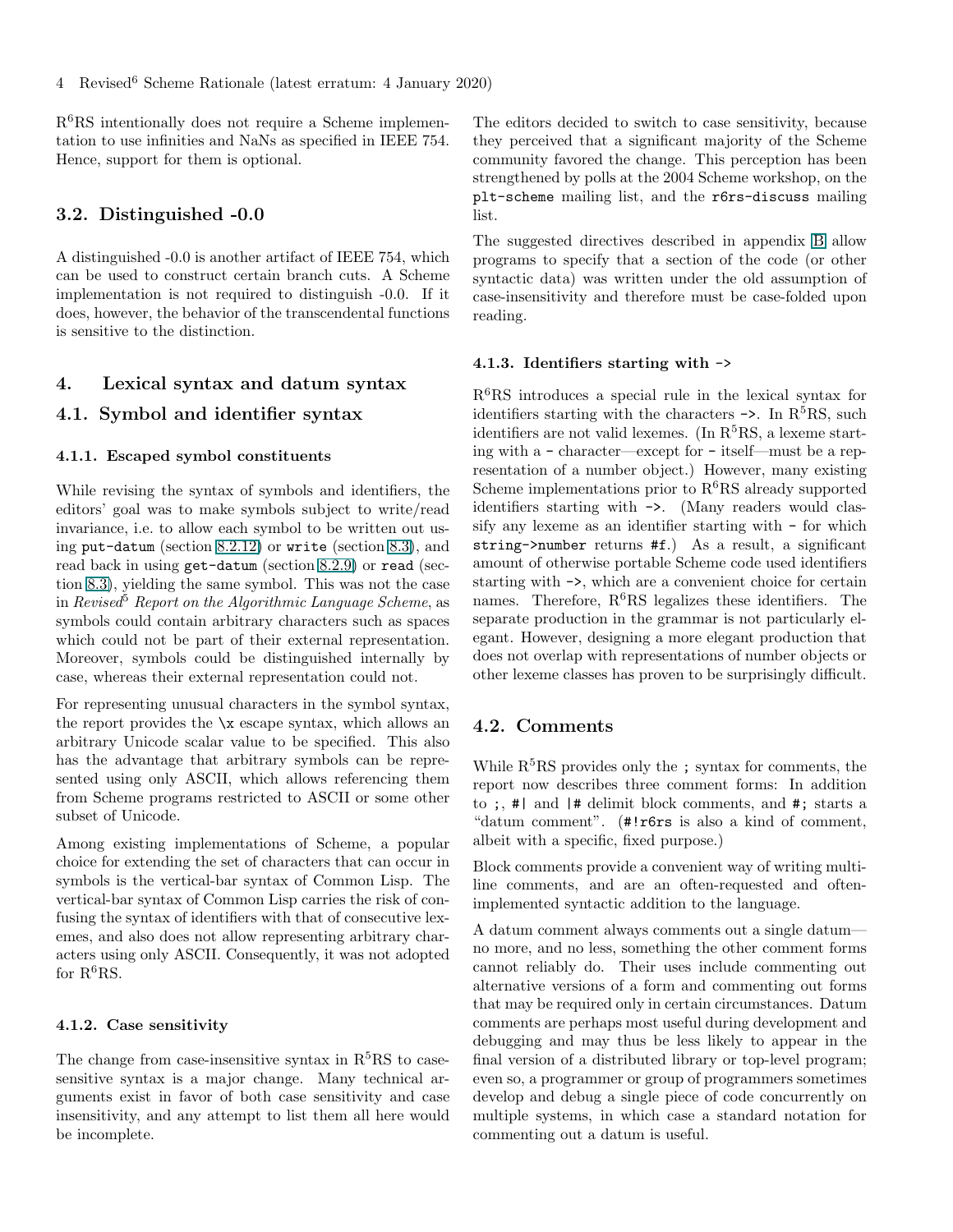## <span id="page-4-0"></span>4.3. Future extensions

The # is the prefix of several different kinds of syntactic entities: vectors, bytevectors, syntactic abbreviations related to syntax construction, nested comments, characters, #!r6rs, and implementation-specific extensions to the syntax that start with #!. In each case, the character following the # specifies what kind of syntactic datum follows. In the case of bytevectors, the syntax anticipates several different kinds of homogeneous vectors, even though  $R^6RS$  specifies only one. The u8 after the #v identifies the components of the vector as unsigned 8-bit entities or octets.

## <span id="page-4-2"></span><span id="page-4-1"></span>5. Semantic concepts

## 5.1. Argument and subform checking

The report requires implementations to check the arguments of procedures and subforms for syntactic forms for adherence to the specification. However, implementations are not required to detect every violation of a specification. Specifically, the report allows the following exceptions:

- 1. Some restrictions are undecidable. Hence, checking is not required, such as certain properties of procedures passed as arguments, or properties of subexpressions, whose macro expansion may not terminate.
- 2. Checking that an argument is a list where doing so would be impractical or expensive is not required. Specifically, procedures that invoke another procedure passed as an argument are not required to check that a list remains a list after every invocation.
- 3. With some procedures, future extensions to the arguments they accept are explicitly allowed.

The second item deserves special attention, as the specific decisions made for the report are meant to enable "picky" implementations that catch as many violations and unportable assumptions made by programs as possible, while also enabling practical implementations that execute programs quickly.

## <span id="page-4-3"></span>5.2. Safety

R<sup>5</sup>RS describes many situations not specified in the report as "is an error": Portable  $R^5RS$  programs cannot cause such situations, but  $R^5RS$  implementations are free to implement arbitrary behavior under this umbrella. Arbitrary behavior can include "crashing" the running program, or somehow compromising the integrity of its execution model to result in random behavior. This situation stands in sharp contrast to the common assumption that Scheme is a

"safe" language, where each violation of a restriction of the language standard or the implementation would at least result in defined behavior (e.g., interrupting or aborting the program, or starting a debugger).

To avoid the problems associated with this arbitrary behavior, all libraries specified in the report must be safe, and they react to detected violations of the specification by raising an exception, which allows the program to detect and react to the violation itself.

The report allows implementations to provide "unsafe" libraries that may compromise safety.

## <span id="page-4-4"></span>5.3. Proper tail recursion

Intuitively, no space is needed for an active tail call, because the continuation that is used in the tail call has the same semantics as the continuation passed to the procedure containing the call. Although an improper implementation might use a new continuation in the call, a return to this new continuation would be followed immediately by a return to the continuation passed to the procedure. A properly tail-recursive implementation returns to that continuation directly.

Proper tail recursion was one of the central ideas in Steele and Sussman's original version of Scheme. Their first Scheme interpreter implemented both functions and actors. Control flow was expressed using actors, which differed from functions in that they passed their results on to another actor instead of returning to a caller. In the terminology of the report, each actor finished with a tail call to another actor.

Steele and Sussman later observed that in their interpreter the code for dealing with actors was identical to that for functions and thus there was no need to include both in the language.

While a proper tail recursion has been a cornerstone property of Scheme since its inception, it is difficult to implement efficiently on some architectures, specifically those compiling to higher-level intermediate languages such as C or to certain virtual-machine architectures such as JVM or CIL.

Nevertheless, abandoning proper tail recursion as a language property and relegating it to optional optimizations would have far-reaching consequences: Many programs written with the assumption of proper tail recursion would no longer work. Moreover, the lack of proper tail recursion would prevent the natural expression of certain programming styles such as Actors-style message-passing systems, self-replacing servers, or automata written as mutually recursive procedures. Furthermore, if they did not exist, special "loop" constructs would have to be added to the language to compensate for the lack of a general iteration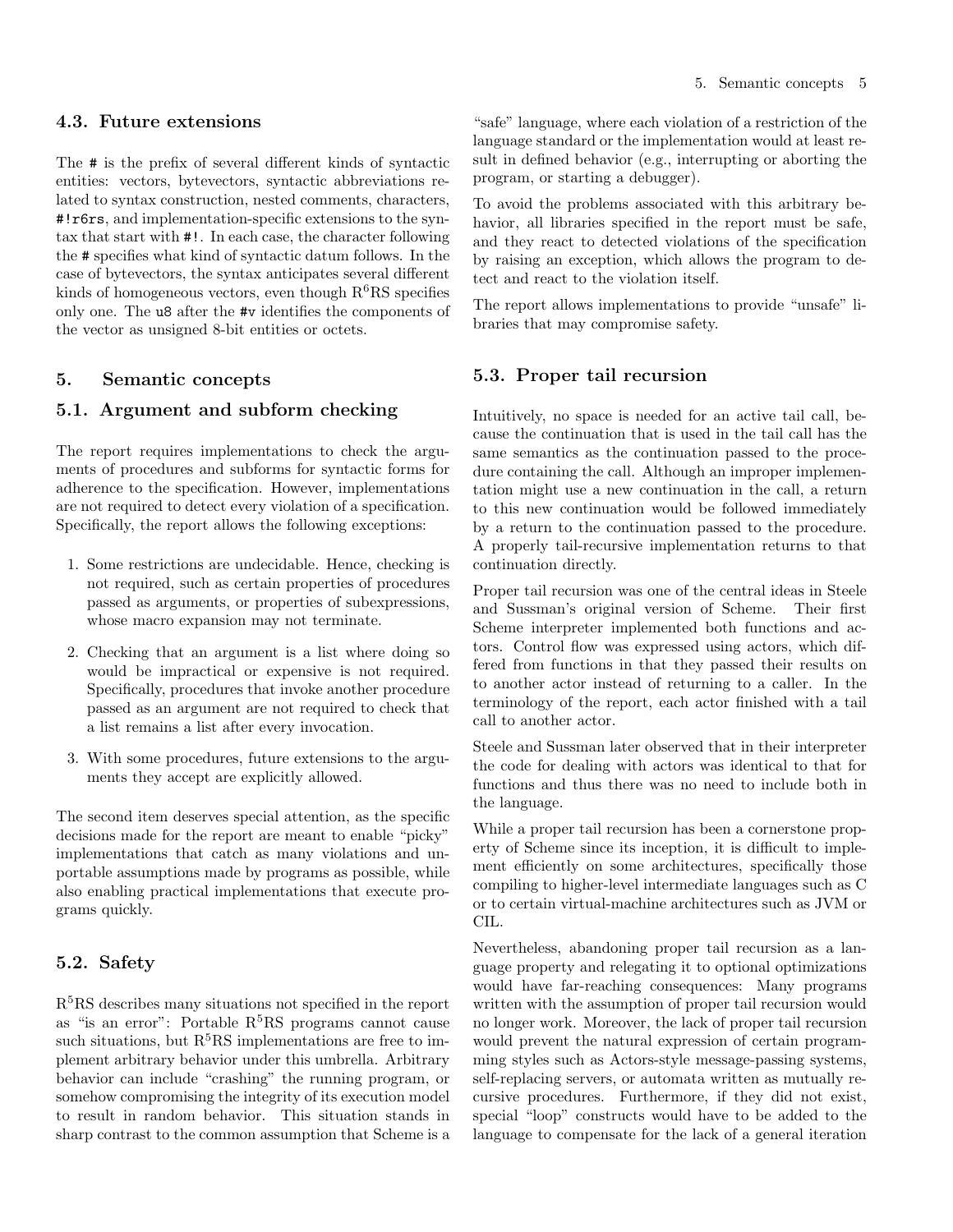<span id="page-5-0"></span>construct. Consequently, proper tail recursion remains an essential aspect of the Scheme language.

## 6. Entry format

While it is reasonable to require the programmer to adhere to restrictions on arguments, some of these restrictions are either undecidable or too expensive to always enforce (see section [5.1\)](#page-4-2). Therefore, some entries have an additional paragraph labelled "Implementation responsibilities" that distinguishes the responsibilities of the programmer from those of the implementation.

#### <span id="page-5-1"></span>7. Libraries

The design of the library system was a challenging process: Many existing Scheme implementations offer "module systems", but they differ dramatically both in functionality and in the goals they address. The library system was designed with the primary requirement of allowing programmers to write, distribute, and evolve portable code. A secondary requirement was to be able to separately compile libraries in the sense that compiling a library requires only having compiled its dependencies. This entailed the following corollary requirements:

- Composing libraries requires management of dependencies.
- Libraries from different sources may have name conflicts. Consequently, name-space management is needed.
- Macro definitions appear in portable code, requiring that macro bindings may be exported from libraries, with all the consequences dictated by the referentialtransparency property of hygienic macros.

The library system does not address the following goals, which were considered during the design process:

- independent compilation
- mutually dependent libraries
- separation of library interface from library implementation
- local modules and local imports

This section discusses some aspects of the design of the library system that have been controversial.

#### <span id="page-5-2"></span>7.1. Syntax

A library definition is a single form, rather than a sequence of forms where some forms are some kind of header and the remaining forms contain the actual code. It is not clear that a sequence of forms is more convenient than a single form for processing and generation. Both syntactic choices have technical merits and drawbacks. The singleform syntax chosen for  $R^6RS$  has the advantage of being self-delimiting.

A difference between top-level programs and libraries is that a program contains only one top-level program but multiple libraries. Thus, delimiting the text for a library body will be a common need (in streams of various kinds) that it is worth standardizing the delimiters; parentheses are the obvious choice.

## <span id="page-5-3"></span>7.2. Local import

Some Scheme implementations feature module systems that allow a module's bindings to be imported into a local environment. While local imports can be used to limit the scope of an import and thus lead to more modular code and less need for the prefixing and renaming of imports, the existence of local imports would mean that the set of libraries upon which a library depends cannot be approximated as precisely from the library header. (The precise set of libraries used cannot be determined even in the absense of local import, because a library might be listed but its exports not used, and a library not listed might still be imported at run time through the environment procedure.) Leaving out local import for now does not preclude it from being added later.

#### <span id="page-5-4"></span>7.3. Local modules

Some Scheme implementations feature local libraries and/or modules, e.g., libraries or modules that appear within top-level libraries or within local bodies. This feature allows libraries and top-level programs to be further subdivided into modular subcomponents, but it also complicates the scoping rules of the language. Whereas the library system allows bindings to be transported only from one library top level to another, local modules allow bindings to be transported from one local scope to another, which complicates the rules for determining where identifiers are bound. Leaving out local libraries and modules for now does not preclude them from being added later.

## <span id="page-5-5"></span>7.4. Fixed import and export clauses

The import and export clauses of the library form are a fixed part of the library syntax. This eliminates the need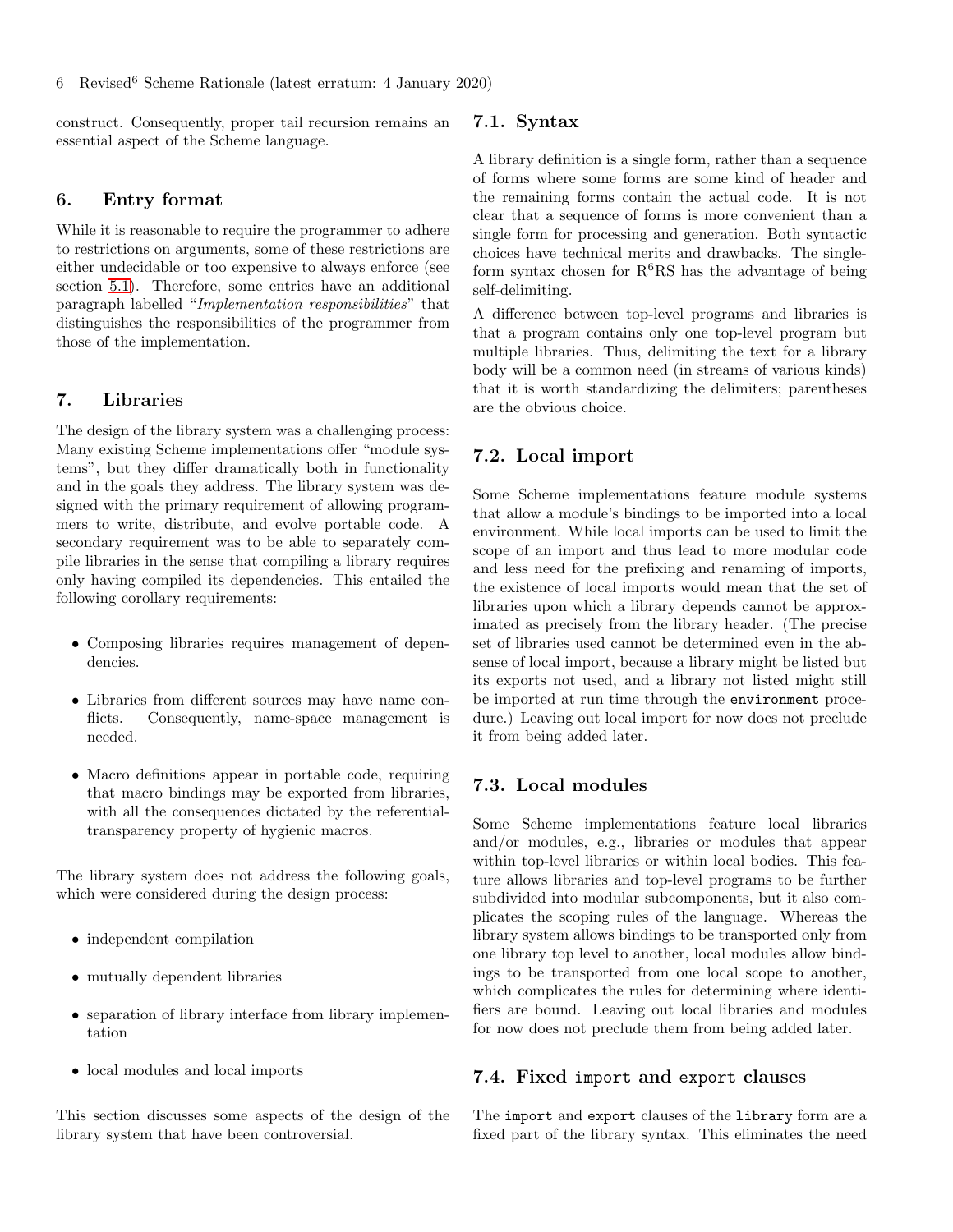to specify in what language or language version the clauses are written and simplifies the process of approximating the set of libraries upon which a library depends, as described in section [7.2.](#page-5-3) A downside is that import and export clauses cannot be abstracted, i.e., cannot be the products of macro calls.

## <span id="page-6-0"></span>7.5. Instantiation and initialization

Opinions vary on how libraries should be instantiated and initialized during the expansion and execution of library bodies, whether library instances should be distinguished across phases, and whether levels should be declared so that they constrain identifier uses to particular phases. This report therefore leaves considerable latitude to implementations, while attempting to provide enough guarantees to make portable libraries feasible.

Note that, if each right-hand side of the keyword definition and keyword binding forms appearing in a program is a syntax-rules or identifier-syntax form, syntax-rules and identifier-syntax forms do not appear in any other contexts, and no import form employs for to override the default import phases, then the program does not depend on whether instances are distinguished across phases, and the phase of an identifier's use cannot be inconsistent with the identifier's level. Moreover, the phase of an identifier's use is never inconsistent with the identifier's level if the implementation uses an implicit phasing model in which references are allowed at any phase regardless of any phase declarations.

## <span id="page-6-1"></span>7.6. Immutable exports

The asymmetry in the prohibitions against assignments to explicitly and implicitly exported variables reflects the fact that the violation can be determined for implicitly exported variables only when the importing library is expanded.

## <span id="page-6-2"></span>7.7. Compound library names

Library names are compound. This differs from the treatment of identifiers in the rest of the language. Using compound names reflects experience across programming languages that a structured top-level name space is necessary to avoid collisions. Embedding a hierarchy within a single string or symbol is certainly possible. However, in Scheme, list data is the natural means for representing hierarchical structure, rather than encoding it in a string or symbol. The hierarchical structure makes it easy to formulate policies for choosing unique names or possible storage formats in a file system. See appendix G. Consequently, despite the syntactic complexity of compound names, and despite the potential mishandling of the hierarchy by implementations, the editors chose the list representation.

## <span id="page-6-3"></span>7.8. Versioning

Libraries and import clauses optionally carry versioning information. This allows reflecting the development history of a library, but also significantly increases the complexity of the library system. Experience with module systems gathered in other languages as well as with shared libraries at the operating-system level consistently indicates that relying only on the name of a module for identification causes conflicts impossible to rectify in the absence of versioning information, and thus diminishes the opportunities for sharing code. Therefore, versioning is part of the library system.

## <span id="page-6-4"></span>7.9. Treatment of different versions

Implementations are encouraged to prohibit two libraries with the same name but different versions to coexist within the same program. While this prevents the combination of libraries and programs that require different versions of the same library, it eliminates the potential for having multiple copies of a library's state, thus avoiding problems experienced with other shared-library mechanisms, including Windows DLLs and Unix shared objects.

#### <span id="page-6-5"></span>8. Top-level programs

The notion of "top-level program" is new in  $R^6RS$  and replaces the notion of "Scheme program" in  $R<sup>5</sup>RS$ . The two are quite different: While a  $R^6RS$  top-level program is defined to be a complete, textual entity, an  $R<sup>5</sup>RS$  program can evolve by being entered piecemeal into a running Scheme system. Many Scheme systems have interactive command-line environments based on the semantics of  $R<sup>5</sup>RS$  programs. However, the specification of  $R<sup>5</sup>RS$  programs is not really sufficient to describe how to operate an arbitrary Scheme system: The  $R<sup>5</sup>RS$  is ambiguous on some aspects of the semantics such as binding. Moreover, R<sup>5</sup>RS's load procedure does say how to load source code into the running system; the pragmatics of load would often make compiling programs before execution problematic, in particular with regard to macros. Furthermore, Scheme implementations handle treatment of and recovery from errors in different ways.

Tightening the specification of programs from  $R<sup>5</sup>RS$  would have been possible, but could have restricted the design employed by Scheme implementations in undesirable ways. Moreover, alternative approaches to structuring the user interface of a Scheme implementation have emerged since  $R<sup>5</sup>RS$ . Consequently,  $R<sup>6</sup>RS$  makes no attempt at trying to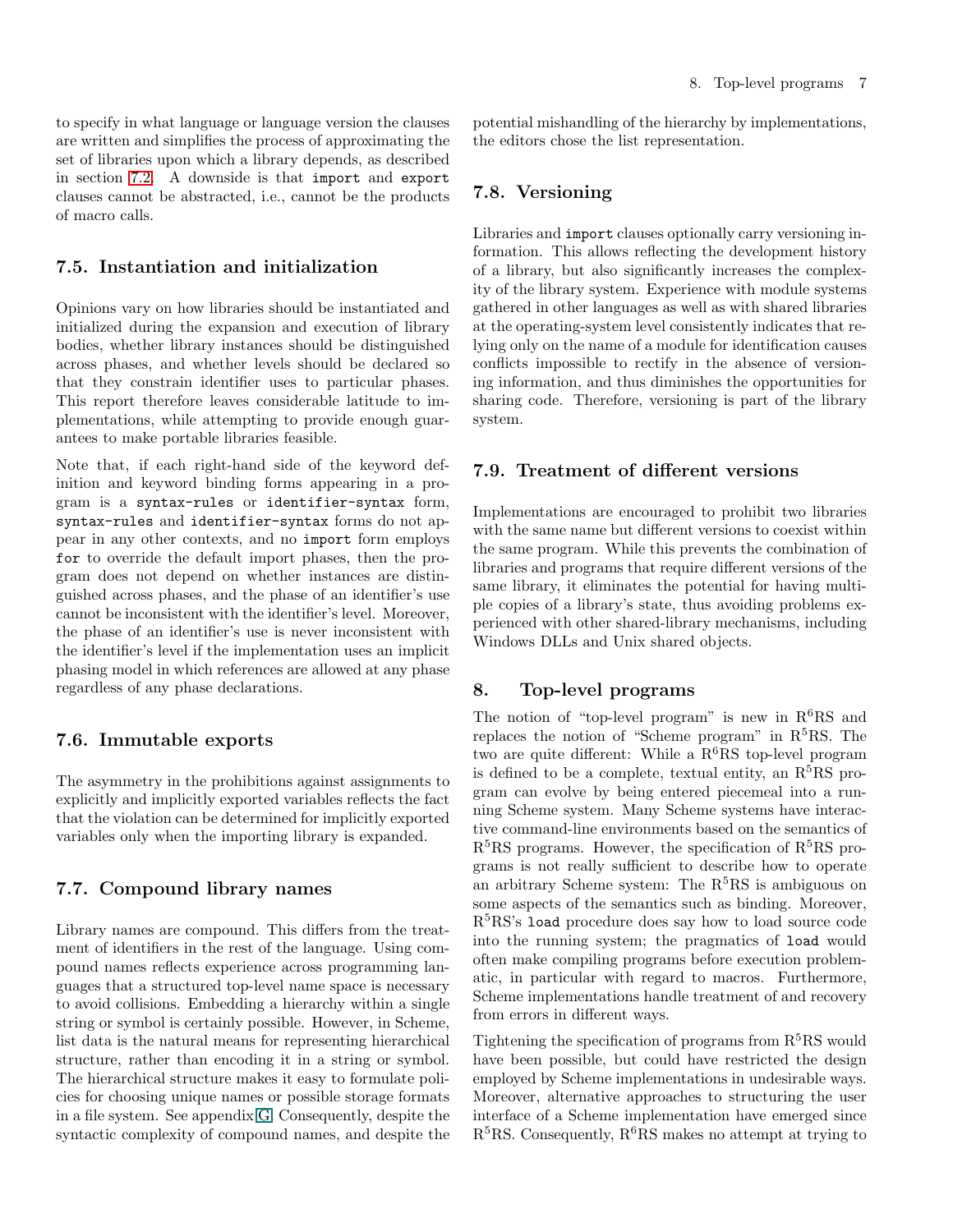specify the semantics of programs as in  $R<sup>5</sup>RS$ ; the design of an interactive environment is now completely in the hands of the implementors. On the other hand, being able to distribute portable programs is one of the goals of the  $R^6RS$ process. As a result, the notion of top-level program was added to the report.

By allowing the interleaving of definitions and expressions, top-level programs support exploratory and interactive development, without imposing unnecessary organizational overhead on code that might not be intended for reuse.

## <span id="page-7-1"></span><span id="page-7-0"></span>9. Primitive syntax

## 9.1. Unspecified evaluation order

The order in which the subexpressions of an application are evaluated is unspecified, as is the order in which certain subexpressions of some other forms such as letrec are evaluated. While this causes occasional confusion, it encourages programmers to write programs that do not depend on a specific evaluation order, and thus may be easier to read. Moreover, it allows the programmer to express that the evaluation order really does not matter for the result. A secondary consideration is that some compilers are able to generate better code if they can choose evaluation order.

## <span id="page-7-2"></span>10. Expansion process

The description of macro expansion in  $R^6RS$  is considerably more involved than in  $R<sup>5</sup>RS$ : One reason is that the specification of expansion in  $R<sup>5</sup>RS$  is ambiguous in several important respects. For example,  $R^5RS$  does not specify whether define is a binding form. Also, it was not clear whether definitions of macros had to precede their uses. The fact that the set of available bindings may influence the matching process of macro expansion further complicates matters. The specific algorithm  $R^6RS$  describes is one of the simplest expansion strategies that addresses these questions. It has the advantage that it visits every subform of the source code only once.

The description of the expansion process specifically avoids specifying the recursive case, where a macro use expands into a definition whose binding would influence the expansion of the macro use after the fact, as this might lead to confusing programs. Implementations should detect such cases as syntax violations.

#### <span id="page-7-4"></span><span id="page-7-3"></span>11. Base library

#### 11.1. Library organization

The libraries of the Scheme standard are organized according to projected use. Hence, the (rnrs base (6))

library exports procedures and syntactic abstractions that are likely to be useful for most Scheme programs and libraries. Conversely, each of the libraries relegated to the separate report on libraries is likely to be missing from the imports of a substantial number of programs and libraries. Naturally, the specific decisions about this organization and the separation of concerns of the libraries are debatable, and represent a best attempt of the editors.

A number of secondary criteria were also used in choosing the exports of the base library. In particular, macros transformers defined using the facilities of the base library are guaranteed to be hygienic; hygiene-breaking transformers are only available through the (rnrs syntax-case (6)) library.

Note that (rnrs base (6)) is not a "primitive library" in the sense that all other libraries of the Scheme standard can be implemented portably using only its exports. Moreover, the library organization is generally not layered from more primitive to more advanced libraries, even though some libraries can certainly be implemented in terms of others. Such an organization would have little benefit for users and may not reflect the internal organization of any particular implementation. Instead, libraries are organized by use.

The distinction between primitive and derived features was removed from the report for similar reasons.

## <span id="page-7-5"></span>11.2. Bodies

In library bodies and local bodies, all definitions must precede all expressions.  $R^6RS$  treats bodies in top-level programs as a special case. Allowing definitions and expressions to be mixed in top-level programs has ugly semantics, and introduces a special case, but was allowed as a concession to convenience when constructing programs rapidly via cut and paste.

Definitions are not interchangeable with expressions, so definitions cannot be allowed to appear wherever expressions can appear. Composition of definitions with expressions therefore must be restricted in some way. The question is what those restrictions should be.

Historically, top-level definitions in Scheme have had a different semantics from definitions in bodies. In a body, definitions serve as syntactic sugar for the bindings of a letrec (or letrec\* in  $R^6RS$ ) that is implicit at the head of every body.

That semantics can be stretched to cover top-level programs by converting expressions to definitions of ignored variables, but does not easily generalize to allow definitions to be placed anywhere within expressions. Different generalizations of definition placement are possible, however a survey of current Scheme code found surprisingly few places where such a generalization would be useful.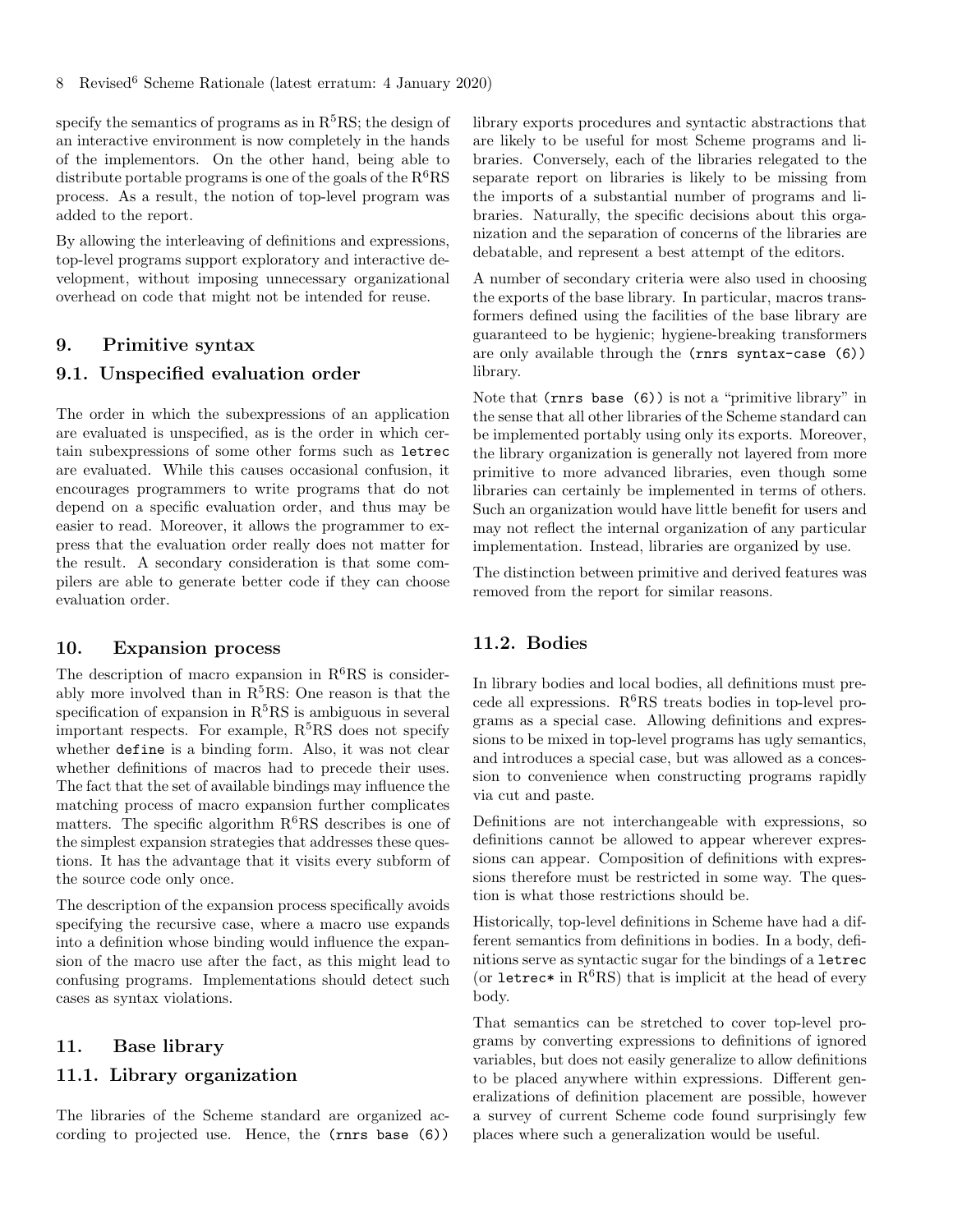If such a generalization were adopted, programmers who are familiar with Java and similar languages might expect definitions to be allowed in the same kinds of contexts that allow declarations in Java. However, Scheme definitions have letrec\* scope, while Java declarations (inside a method body) have let\* scope and cannot be used to define recursive procedures. Moreover, Scheme's begin expressions do not introduce a new scope, while Java's curly braces do introduce a new scope. Also, flow analysis is nontrivial in higher order languages, while Java can use a trivial flow analysis to reject programs with undefined variables. Furthermore, Scheme's macro expander must locate all definitions, while Java has no macro system. And so on. Rather than explain how those facts justify restricting definitions to appear as top-level forms of a body, it is simpler to explain that definitions are just syntactic sugar for the bindings of an implicit letrec\* at the head of each body, and to explain that the relaxation of that restriction for top-level bodies is (like several other features of top-level programs) an ad-hoc special case.

## <span id="page-8-0"></span>11.3. Export levels

The syntax-rules and identifier-syntax forms are used to create macro transformers and are thus needed only at expansion time, i.e., meta level 1.

The identifiers unquote, unquote-splicing, =>, and else serve as literals in the syntax of one or more syntactic forms; e.g., else serves as a literal in the syntax of cond and case. Bindings of these identifiers are exported from the base library so that they can be distinguished from other bindings of these identifiers or renamed on import. The identifiers  $\dots$ ,  $\ldots$ , and set! serve as literals in the syntax of syntax-rules and identifier-syntax forms and are thus exported along with those forms with level 1.

## <span id="page-8-1"></span>11.4. Binding forms

The let-values and let-values\* forms are compatible with SRFI 11 [\[16\]](#page-19-14).

## <span id="page-8-2"></span>11.5. Equivalence predicates

#### 11.5.1. Treatment of procedures

The definition of eqv? allows implementations latitude in their treatment of procedures: implementations are free either to detect or to fail to detect that two procedures are equivalent to each other, and can decide whether or not to merge representations of equivalent procedures by using the same pointer or bit pattern to represent both. Moreover, they can use implementation techniques such as inlining and beta reduction that duplicate otherwise equivalent procedures.

#### 11.5.2. Equivalence of NaNs

The basic reason why the behavior of eqv? is not specified on NaNs is that the IEEE-754 standard does not say much about how the bits of a NaN are to be interpreted, and explicitly allows implementations of that standard to use most of a NaN's bits to encode implementation-dependent semantics. The implementors of a Scheme system should therefore decide how eqv? should interpret those bits.

Arguably,  $R^6RS$  should require

(let  $((x \langle expression \rangle))$  (eqv? x x))

to evaluate to  $\#t$  when  $\langle$  expression $\rangle$  evaluates to a number object; both  $R^5RS$  and  $R^6RS$  imply this for certain other types, and for most numbers objects, but not for NaNs. Since the IEEE 754 and draft IEEE 754R [\[19\]](#page-19-15) both say that the interpretation of a NaN's payload is left up to implementations, and implementations of Scheme often do not have much control over the implementation of IEEE arithmetic, it would be unwise for  $R^6RS$  to insist upon the truth of

```
(let ((x \langle expression \rangle))(or (not (number? x))
(eqv? x x)))
```
even though that expression is likely to evaluate to #t in most systems. For example, a system with delayed boxing of inexact real number objects might box the two arguments to eqv? separately, the boxing process might involve a change of precision, and the two separate changes of precision may result in two different payloads.

When  $x$  and  $y$  are flonums represented in IEEE floating point or similar, it is reasonable to implement (eqv?  $x \ y$ ) by a bitwise comparison of the floating-point representations.  $R^6RS$  should not require this, however, because

- 1.  $R^6RS$  does not require that flonums be represented by a floating-point representation,
- 2. the interpretation of a NaN's payload is explicitly implementation-dependent according to both the IEEE-754 standard and the current draft of its proposed replacement, IEEE 754R, and
- 3. the semantics of Scheme should remain independent of bit-level representations.

For example, IEEE 754, IEEE 754R, and the draft  $R^6RS$ all allow the external representation +nan.0 to be read as a NaN whose payload encodes the input port and position at which +nan.0 was read. This is no different from any other external representation such as (), #(), or 324. An implementation can have arbitrarily many bit-level representations of the empty vector, for example, and some do.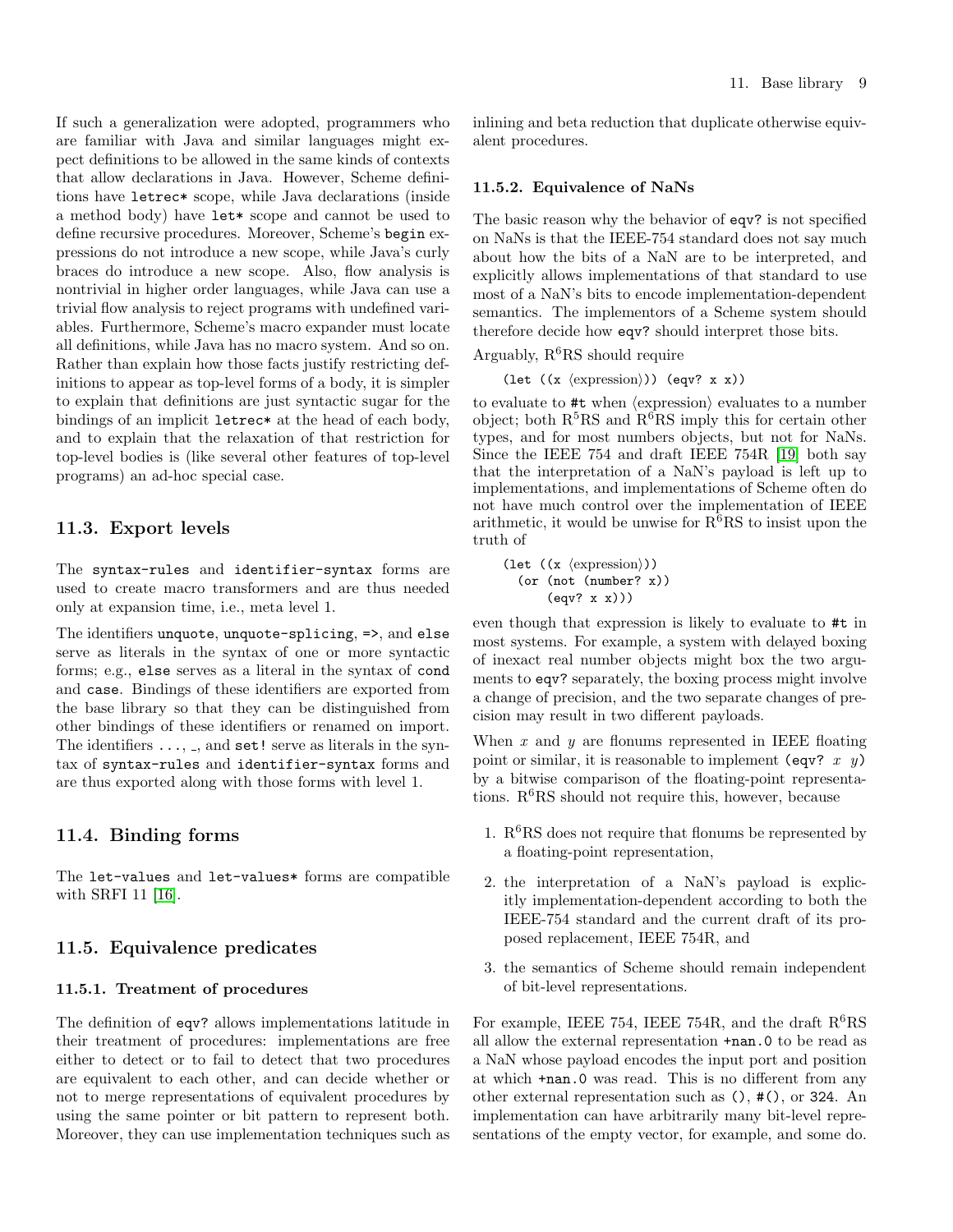That is why the behavior of the eq? and eqv? procedures on vectors cannot be defined by reference to bit-level representations, and must instead be defined explicitly.

#### 11.5.3. eq?

It is usually possible to implement eq? much more efficiently than eqv?, for example, as a simple pointer comparison instead of as some more complicated operation. One reason is that it may not be possible to compute eqv? of two number objects in constant time, whereas eq? implemented as pointer comparison will always finish in constant time. The eq? predicate may be used like eqv? in applications using procedures to implement objects with state since it obeys the same constraints as eqv?.

#### <span id="page-9-0"></span>11.6. Arithmetic

#### 11.6.1. Full numerical tower

R5RS does not require implementations to support the full numeric tower. Consequently, writing portable  $R<sup>5</sup>RS$  programs that perform substantial arithmetic is difficult; it is unnecessarily difficult even to write programs whose arithmetic is portable between different implementations in the same category. The portability problems were most easily solved by requiring all implementations to support the full numerical tower.

#### 11.6.2. IEEE-754 conformance

As mentioned in chapter [3,](#page-2-2) the treatment of infinities, NaNs and -0.0, if present in a Scheme implementation, are in line with IEEE 754 [\[18\]](#page-19-13) and IEEE 754R [\[19\]](#page-19-15). Analogously, the specification of branch cuts for certain transcendental functions have been changed from  $R<sup>5</sup>RS$  to conform to the IEEE standard.

#### 11.6.3. Transcendental functions

The specification of the transcendental functions follows Steele [\[37\]](#page-19-16), which in turn cites Penfield [\[26\]](#page-19-17); refer to these sources for more detailed discussion of branch cuts, boundary conditions, and implementation of these functions.

#### 11.6.4. Domains of numerical predicates

The domains of the finite?, infinite?, and nan? procedures could be expanded to include all number objects, or perhaps even all objects. However,  $R^6RS$  restricts them to real number objects. Expanding nan? to complex number objects would involve at least some arbitrariness; not expanding its domain while expanding the domains of the other two would introduce an irregularity into the domains of these three procedures, which are likely to be used together. It is easier for programmers who wish to use these procedures with complex number objects to express their intent in terms of the real-only versions than it would be for the editors to guess their intent.

#### 11.6.5. Numerical types

Scheme's numerical types are the exactness types exact and inexact, the tower types integer, rational, real, complex, and number, and the Cartesian product of the exactness types with the tower types, where  $\langle t_1, t_2 \rangle$ ; is regarded as a subtype of both  $t_1$  and  $t_2$ .

These types have an aesthetic symmetry to them, but they are not equally important In practice, there is reason to believe that the most important numerical types are the exact integer objects, the exact rational number objects, the inexact real number objects, and the inexact complex number objects. This section explores one of the reasons those four types are important in practice, and why real number objects have an exact zero as their imaginary part in  $R^6RS$  (a change from  $R^5RS$ ).

#### <span id="page-9-1"></span>11.6.6. Closure Properties

Each of the four types mentioned above corresponds to a set of values that turns up repeatedly as the natural domain or range of the functions that are computed by Scheme's standard procedures. The reason these types turn up so often is that they are closed under certain sets of operations.

The exact integer objects, for example, are closed under the integral operations of addition, subtraction, and multiplication. The exact rational number objects are closed under the rational operations, which consist of the integral operations plus division (although division by zero is a special case). The real number objects (and inexact real number objects) are closed under some (often inexact) interpretation of rational and irrational operations such as exp and sin, but are not closed under operations such as log, sqrt, and expt. The complex (and inexact complex) number objects are closed under the largest set of operations.

#### Representation-specific operations

A naive implementation of Scheme's arithmetic operations is slow compared to the arithmetic operations of most other languages, mainly because most operations must perform case dispatch on the representation types of their arguments. The potential for this case dispatch arises when the type of an operation's argument is represented by a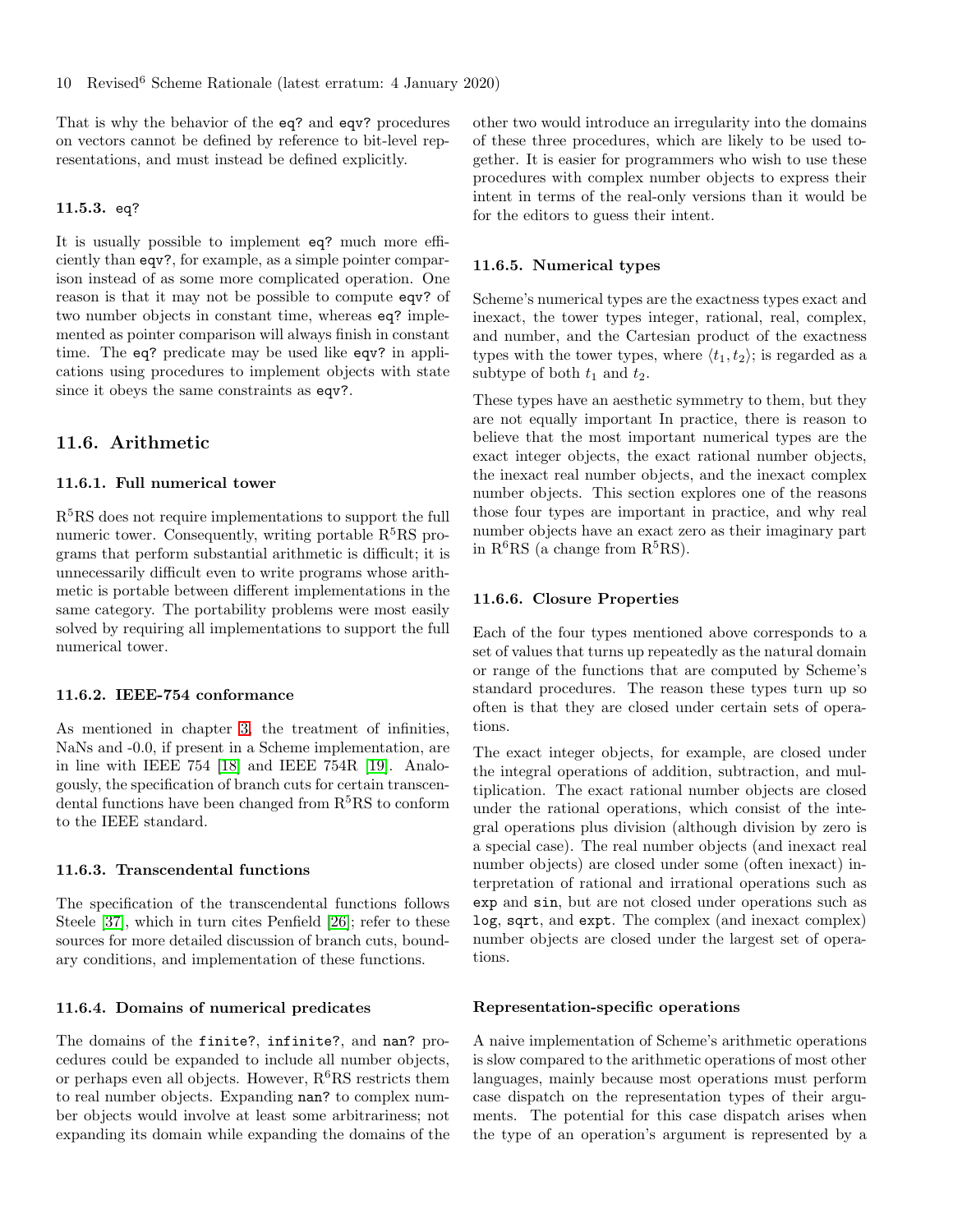union of two or more representation types, or because the operation must raise an exception when given an argument of an incorrect type. (The second reason can be regarded as a special case of the first.)

To make Scheme's arithmetic more efficient, many implementations provide sets of operations whose domain is restricted to a single representation type, and which are not expected to raise an exception when given arguments of incorrect type when used in an unsafe mode.

Alternatively, or in addition, several compilers perform a flow analysis that attempts to infer the representation types of expressions. When a single representation type can be inferred for each argument of an operation, and those types match the types expected by some representationspecific version of the operation, then the compiler can substitute the specific version for the more general version that was specified in the source code.

#### Flow analysis

Flow analysis is performed by solving the type and interval constraints that arise from such things as:

- the types of literal constants, e.g. 2 is an exact integer object that is known to be within the interval [2, 2]
- conditional control flow that is predicated on known inequalities, e.g., (if  $(\langle i \nvert n \rangle \langle e^{i \pi i n \rangle})$  $\langle$  expression<sub>2</sub> $\rangle$ )
- conditional control flow that is predicated on known type predicates, e.g., (if (real? x)  $\langle$  expression<sub>1</sub> $\rangle$  $\langle$ expression<sub>2</sub> $\rangle$ )
- the closure properties of known operations (for example,  $( + \text{fionum}_1 \text{ fionum}_2)$  always evaluates to a flonum)

The purpose of flow analysis (as motivated in this section) is to infer a single representation type for each argument of an operation. That places a premium on predicates and closure properties from which a single representation type can be inferred.

In practice, the most important single representation types are fixnum, flonum, and compnum. (A compnum is a pair of flonums, representing an inexact complex number object.) These are the representation types for which a short sequence of machine code can be generated when the representation type is known, but for which considerably less efficient code will probably have to be generated when the representation type cannot be inferred.

The fixnum representation type is not closed under any operation of  $R<sup>5</sup>RS$ , so it is hard for flow analysis to infer the fixnum type from portable code. Sometimes the combination of a more general type (e.g., exact integer object) and an interval (e.g.,  $[0, n)$ , where n is known to be a fixnum) can imply the fixnum representation type. Adding fixnumspecific operations that map fixnums to fixnums greatly increases the number of fixnum representation types that a compiler can infer.

The flonum representation type is not closed under operations such as sqrt and expt, so flow analysis tends to break down in the presence of those operations. This is unfortunate, because those operations are normally used only with arguments for which the result is expected to be a flonum. Adding flonum-specific versions such as flsqrt and flexpt improves the effectiveness of flow analysis.

 $R<sup>5</sup>RS$  creates a more insidious problem by defining (real? z) to be true if and only if (zero? (imag-part  $z$ )) is true. This means, for example, that -2.5+0.0i is real. If -2.5+0.0i is represented as a compnum, then the compiler cannot rely on x being a flonum in the consequent of (if (real? x)  $\langle$  expression<sub>1</sub> $\rangle$   $\langle$  expression<sub>2</sub> $\rangle$ ). This problem could be fixed by writing all of the arithmetic operations so that any compnum with a zero imaginary part is converted to a flonum before it is returned, but that merely creates an analogous problem for compnum arithmetic, as explained below.  $R^6RS$  adopted a proposal by Brad Lucier to fix the problem:  $(\text{real} \, ? \, z)$  is now true if and only if  $(\text{imag-part } z)$  is an exact zero.

The compnum representation type is closed under virtually all operations, provided no operation that accepts two compnums as its argument ever returns a flonum. To work around the problem described in the paragraph above, several implementations automatically convert compnums with a zero imaginary part to the flonum representation. This practice virtually destroys the effectiveness of flow analysis for inferring the compnum representation, so it is not a good workaround. To improve the effectiveness of flow analysis, it is better to change the definition of Scheme's real number objects as described in the paragraph above.

#### div and mod

Given arithmetic on exact integer objects of arbitrary precision, it is a trivial matter to derive signed and unsigned integer types of finite range from it by modular reduction. For example 32-bit signed two-complement arithmetic behaves like computing with the residue classes "mod  $2^{32}$ ". where the set  $\{-2^{31}, \ldots, 2^{31} - 1\}$  has been chosen to represent the residue classes. Likewise, unsigned 32-bit arithmetic also behaves like computing "mod  $2^{32}$ ", but with a different set of representatives  $\{0, \ldots, 2^{32} - 1\}.$ 

Unfortunately, the  $R<sup>5</sup>RS$  operations quotient, remainder, and modulo are not ideal for this purpose. In the following example, remainder fails to transport the additive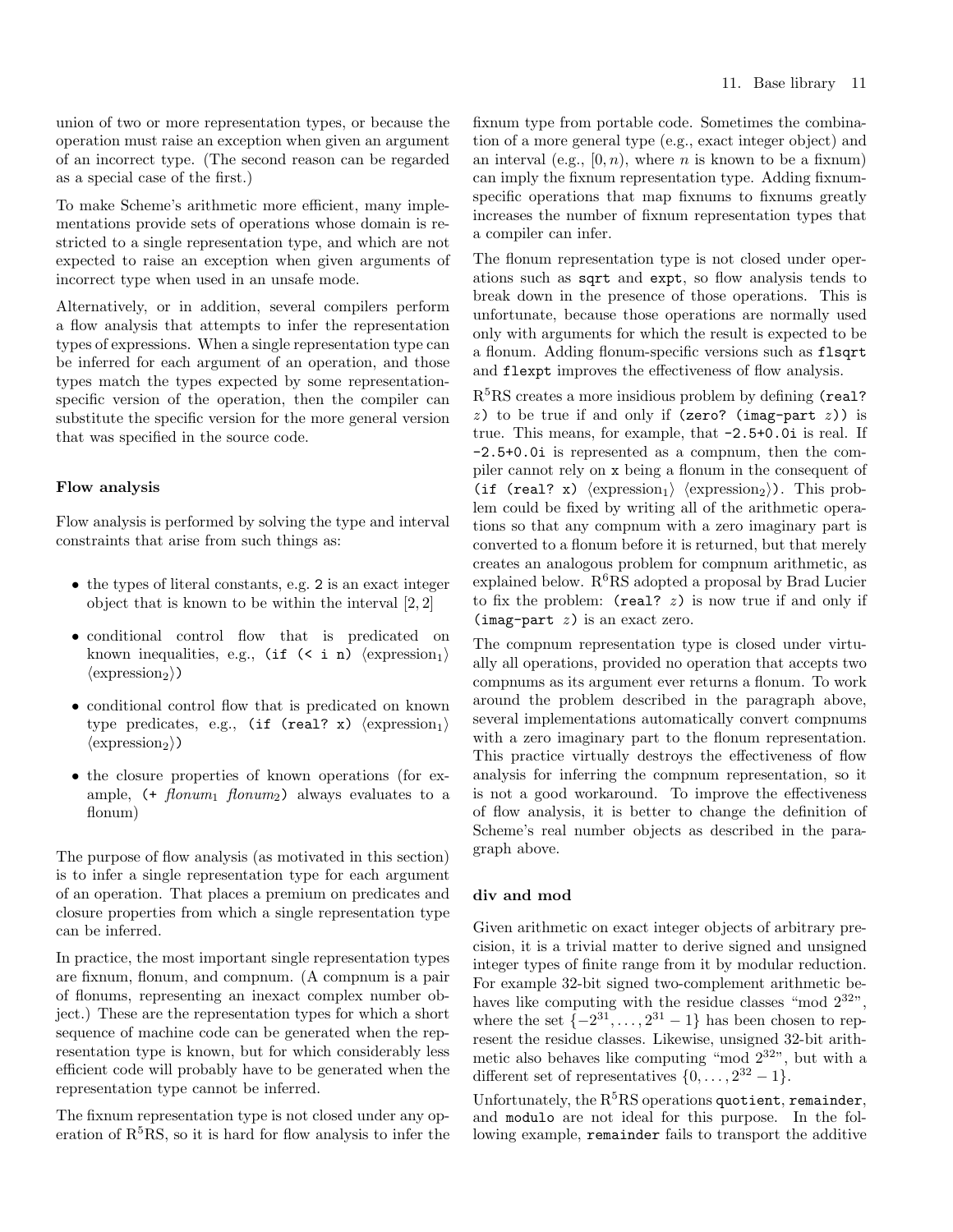group structure of the integers over to the residues modulo 3.

$$
\begin{array}{lcl}(\text{remainder } (+ -2 \ 3) \ 3) & \implies 1, \\ (\text{remainder } (+ \ (\text{remainder } -2 \ 3) ) & \\ & (\text{remainder } 3 \ 3)) & \\ 3) & \implies -2\end{array}
$$

In fact, modulo should have been used, producing residues in  $\{0, 1, 2\}$ . For modular reduction with symmetric residues, i.e., in  $\{-1, 0, 1\}$  in the example, it is necessary to define a more complicated reduction altogether.

Therefore, quotient, remainder, and modulo have been replaced in  $R^6RS$  by the div, mod, div0, and mod0 procedures, which are more useful when implementing modular reduction. The underlying mathematical functions div, mod, div<sub>0</sub>, and mod<sub>0</sub> (see report section 11.7.3) have been adapted from the div and mod operations by Egner et al. [\[11\]](#page-18-12). They differ in the representatives from the residue classes they return: div and mod always compute a nonnegative residue, whereas  $div_0$  and mod<sub>0</sub> compute a residue from a set centered on 0. The former can be used, for example, to implement unsigned fixed-width arithmetic, whereas the latter correspond to two's-complement arithmetic.

These operations differ slightly from the div and mod operations from Egner et al. The latter make both operations available through a single pair of operations that distinguish between the two cases for residues by the sign of the divisor (as well as returning 0 for a zero divisor). Splitting the operations into two sets of procedures avoids potential confusion.

The procedures modulo, remainder, and quotient from  $R<sup>5</sup>RS$  can easily be defined in terms of div and mod.

#### 11.6.7. Numerical predicates

The behavior of the numerical type predicates complex?, real?, rational?, and integer? is motivated by closure properties described in section [11.6.6.](#page-9-1) Conversely, the procedures real-valued?, rational-valued?, and integer-valued? test whether a given number object can be coerced to the specified type without loss of numerical accuracy.

#### 11.6.8. Notes on individual procedures

- round The round procedure rounds to even for consistency with the default rounding mode specified by the IEEE floating-point standard.
- sqrt The behavior of sqrt is consistent with the IEEE floating-point standard.
- number- $\triangleright$ string If z is an inexact number object represented using binary floating point, and the radix is 10,

then the expression listed in the specification is normally satisfied by a result containing a decimal point. The unspecified case allows for infinities, NaNs, and representations other than binary floating-point.

#### <span id="page-11-0"></span>11.7. Characters and strings

While  $R<sup>5</sup>RS$  specifies characters and strings in terms of its own, limited character set,  $R^6RS$  specifies characters and strings in terms of Unicode. The primary goal of the design change was to improve the portability of Scheme programs that manipulate text, while preserving a maximum of backward compatibility with  $R^5RS$ .

R6RS defines characters to be representations of Unicode scalar values, and strings to be indexed sequences of characters. This is a different representation for Unicode text than the representations chosen by some other programming languages such as Java or C#, which use UTF-16 code units as the basis for the type of characters.

The representation of Unicode text corresponds to the lowest semantic level of the Unicode standard: The Unicode standard specifies most semantic properties in terms of Unicode scalar values. Thus, Unicode strings in Scheme allow the straightforward implementation of semantically sensitive algorithms on strings in terms of these scalar values.

In contrast, UTF-16 is a specific encoding for Unicode text, and performing semantic manipulation on UTF-16 representations of text is awkward. Choosing UTF-16 as the basis for the string representation would have meant that a character object potentially carries no semantic information at all, as surrogates have to be combined pairwise to yield the corresponding Unicode scalar value. (As a result, Java provides some semantic operations on Unicode text in two overloadings, one for character objects and one for integers that are Unicode scalar values.)

The surrogates cover a numerical range deliberately omitted from the set of Unicode scalar values. Hence, surrogates have no representation as characters—they are merely an artifact of the design of UTF-16. Including surrogates in the set of characters introduces complications similar to the complications of using UTF-16 directly. In particular, most Unicode consortium standards and recommendations explicitly prohibit unpaired surrogates, including the UTF-8 encoding, the UTF-16 encoding, the UTF-32 encoding, and recommendations for implementing the ANSI C wchar\_t type. Even UCS-4, which originally permitted a larger range of values that includes the surrogate range, has been redefined to match UTF-32 exactly. That is, the original UCS-4 range was shrunk and surrogates were excluded.

Arguably, a higher-level model for text could be used as the basis for Scheme's character and string types, such as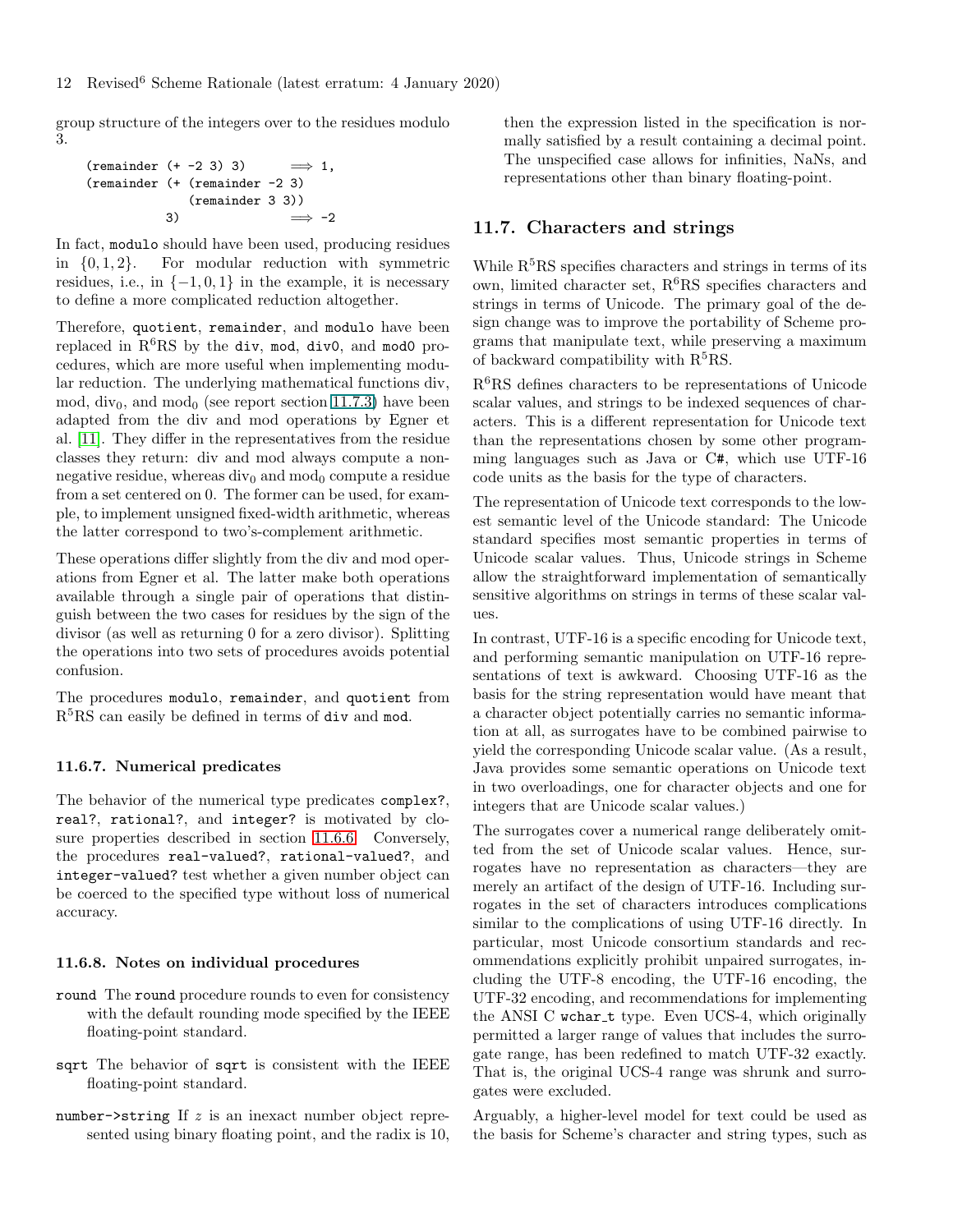grapheme clusters. However, no design satisfying the goals stated above was available when the report was written.

## <span id="page-12-0"></span>11.8. Symbols

Symbols have exactly the properties needed to represent identifiers in programs, and so most implementations of Scheme use them internally for that purpose. Symbols are useful for many other applications; for instance, they may be used the way enumerated values are used in C and Pascal.

## <span id="page-12-1"></span>11.9. Control features

#### 11.9.1. call-with-current-continuation

A common use of call-with-current-continuation is for structured, non-local exits from loops or procedure bodies, but in fact call-with-current-continuation is useful for implementing a wide variety of advanced control structures.

Most programming languages incorporate one or more special-purpose escape constructs with names like exit, return, or even goto. In 1965, however, Peter Landin [\[23\]](#page-19-18) invented a general-purpose escape operator called the Joperator. John Reynolds [\[28\]](#page-19-19) described a simpler but equally powerful construct in 1972. The catch special form described by Sussman and Steele in the 1975 report on Scheme is exactly the same as Reynolds's construct, though its name came from a less general construct in MacLisp. Several Scheme implementors noticed that the full power of the catch construct could be provided by a procedure instead of by a special syntactic construct, and the name call-with-current-continuation was coined in 1982. This name is descriptive, but opinions differ on the merits of such a long name, and some people use the name call/cc instead.

## 11.9.2. dynamic-wind

The dynamic-wind procedure was added more recently in  $R<sup>5</sup>RS$ . It enables implementing a number of abstractions related to continuations, such as implementing a general dynamic environment, and making sure that finalization code runs when some dynamic extent expires. More generally, the dynamic-wind procedure provides a guarantee that

#### (dynamic-wind before thunk after)

cannot call thunk unless before has been called, and it cannot leave the dynamic extent of the call to thunk without calling *after*. These evaluations are never nested. As this guarantee is crucial for enabling many of the uses of call-with-current-continuation and dynamic-wind, both are specified jointly.

#### 11.9.3. Multiple values

Many computations conceptually return several results. Scheme expressions implementing such computations can return the results as several values using the values procedure. Of course, such expressions could alternatively return the results as a single compound value, such as a list, vector, or a record. However, values in programs usually represent conceptual wholes; in many cases, multiple results yielded by a computation lack this coherence. Moreover, this would be inefficient in many implementations, and a compiler would need to perform significant optimization to remove the boxing and unboxing inherent in packaging multiple results into a single values. Most importantly, the mechanism for multiple values in Scheme establishes a standard policy for returning several results from an expression, which makes constructing interfaces and using them easier.

R6RS does not specify the semantics of multiple values completely. In particular, it does not specify what happens when several (or zero) values are returned to a continuation that implicitly accepts only one value. In particular:

$$
((lambda (x) x) (values 1 2))
$$
  

$$
\implies unspecified
$$

Whether an implementation must raise an exception when evaluating such an expression, or should exhibit some other, non-exceptional behavior is a contentious issue. Variations of two different and fundamentally incompatible positions on this issue exist, each with its own merits:

- 1. Passing the wrong number of values to a continuation is typically a violation, one that implementations ideally detect and report.
- 2. There is no such thing as returning the wrong number of values to a continuation. In particular, continuations not created by begin or call-with-values should ignore all but the first value, and treat zero values as one unspecified value.

 $R^6RS$  allows an implementation to take either position. Moreover, it allows an implementation to let set!, vector-set!, and other effect-only operators to pass zero values to their continuations, preventing a program from making obscure use of the return value. This causes a potential compatibility problem with  $R<sup>5</sup>RS$ , which specifies that such expression return a single unspecified value, but the benefits of the change were deemed to outweigh the costs.

## <span id="page-12-2"></span>11.10. Macro transformers

#### 11.10.1. syntax-rules

While the first subform of  $\langle$ srpattern $\rangle$  of a  $\langle$ syntax rule $\rangle$ in a syntax-rules form (see report section 11.19) may be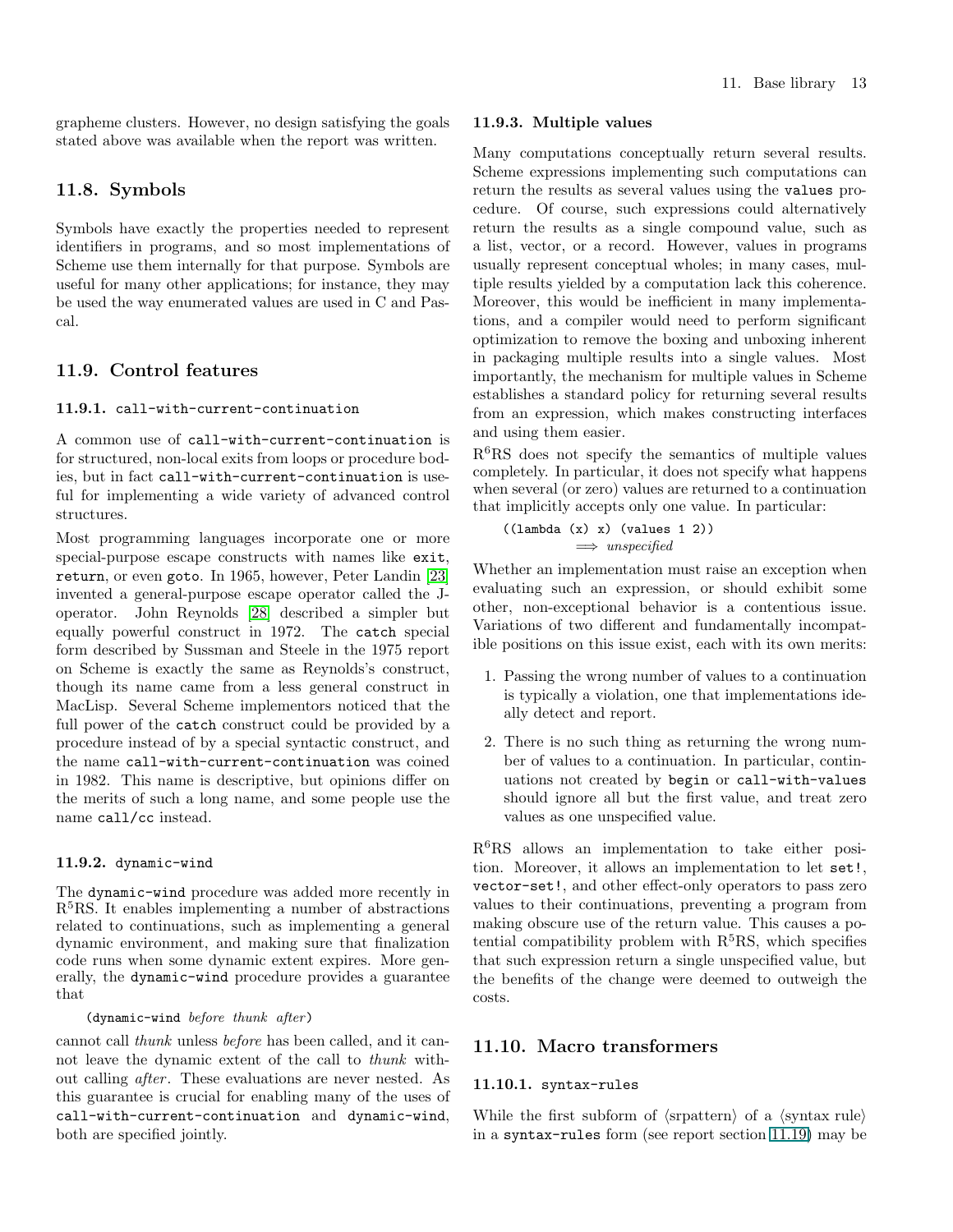an identifier, the identifier is not involved in the matching and is not considered a pattern variable or literal identifier. This is actually important, as the identifier is most often the keyword used to identify the macro. The scope of the keyword is determined by the binding form or syntax definition that binds it to the associated macro transformer. If the keyword were a pattern variable or literal identifier, then the template that follows the pattern would be within its scope regardless of whether the keyword were bound by let-syntax, letrec-syntax, or define-syntax.

#### <span id="page-13-0"></span>12. Formal semantics

The operational semantics in report chapter A replaces the denotational semantics in  $R<sup>5</sup>RS$ . The denotational semantics in  $R<sup>5</sup>RS$  has several problems, most seriously its incomplete treatment of the unspecific evaluation order of applications: the denotational semantics suggests that a single unspecified order is used. Modelling nondeterminism is generally difficult with denotational semantics, and an operational semantics allows specifying the unspecified evaluation order precisely.

## <span id="page-13-2"></span><span id="page-13-1"></span>13. Unicode

## 13.1. Case mapping

The various case-mapping procedures of the (rnrs unicode (6)) library all operate in a locale-independent manner. The Unicode standard also offers locale-sensitive case operations, not implemented by the procedures from the (rnrs unicode (6)) library. While the library does not make available the full spectrum of case-related functionality defined by the Unicode standard, it does provide the most commonly used procedures. In particular, this strategy has allowed providing procedures mostly compatible with those provided by  $R^5RS$ . (A minor exception is the case-insensitive procedures for string comparison. However, it is unlikely that this affects many existing programs.) Providing locale-sensitive operations would have meant significant novel design effort without significant precedent, which is why they are not part of  $\rm R^6RS$ .

The case-mapping procedures operating on characters are not sufficient for implementing case mapping on strings. For example, the upper-case version of the German "ß" in a string is "SS". As char-upcase can only return a single character, it must return ß for ß. This limits the usefulness of the procedures operating on characters, but provides compatibility with  $R<sup>5</sup>RS$  sufficient for many existing applications. Moreover, it provides direct access to the corresponding attributes of the Unicode character database.

#### <span id="page-13-3"></span>14. Bytevectors

Bytevectors are a representation for binary data, based on SRFI 74 [\[32\]](#page-19-20). The primary motivation for including them in  $R^6RS$  was to enable binary I/O. Positions in bytevectors always refer to certain bytes or octets. However, the operations of the (rnrs bytevectors (6)) library provide access to binary data in various byte-aligned formats, such as signed and unsigned integers of various widths, IEEE floating-point representations, and textual encodings. This differs notably from representations for binary data as homogeneous vectors of numbers. In settings related to  $I/O$ , an application often needs to access different kinds of entities from a single binary block. Providing operations for them on a single datatype considerably reduces both programming effort and library size.

Bytevectors can also be used to encode sequences of unboxed number objects. Unencapsulated use of bytevectors for this purpose may lead to aliasing, which may reduce the effectiveness of compiler optimizations. However, sealedness and opacity of records, together with bytevectors, make it possible to construct a portable implementation for new data types that provides fast and memory-efficient arrays of homogeneous numerical data.

## <span id="page-13-4"></span>15. List utilities

The (rnrs lists (6)) library provides a small number of useful procedures operating on lists, including several procedures from  $R^5RS$ . The goal of the library is to provide only procedures likely to be useful for many programs. Consequently, the selection represented by (rnrs lists (6)) is less exhaustive than the widely implemented SRFI 1 [\[30\]](#page-19-21). Several changes were made with respect to the corresponding procedures SRFI 1 to simplify the specification, and to establish uniform naming conventions.

#### <span id="page-13-5"></span>15.1. Notes on individual procedures

memp, member, memv, and memq Although they are ordinarily used as predicates, memp, member, memv, and memq, do not have question marks in their names, because they return useful values rather than just #t or #f.

#### <span id="page-13-6"></span>16. Sorting

The procedures of the (rnrs sorting (6)) library provide simple interfaces to sorting algorithms useful to many programs. In particular, list-sort and vector-sort guarantee stable sorting using  $O(n \lg n)$  calls to the comparison procedure. Straightforward implementations of merge sort [\[7\]](#page-18-13) have the desired properties. Note that, at least with merge sort, stability carries no significant implementation or performance burden.

The choice of "strictly less than" for the comparison relation is consistent with the most common choice of existing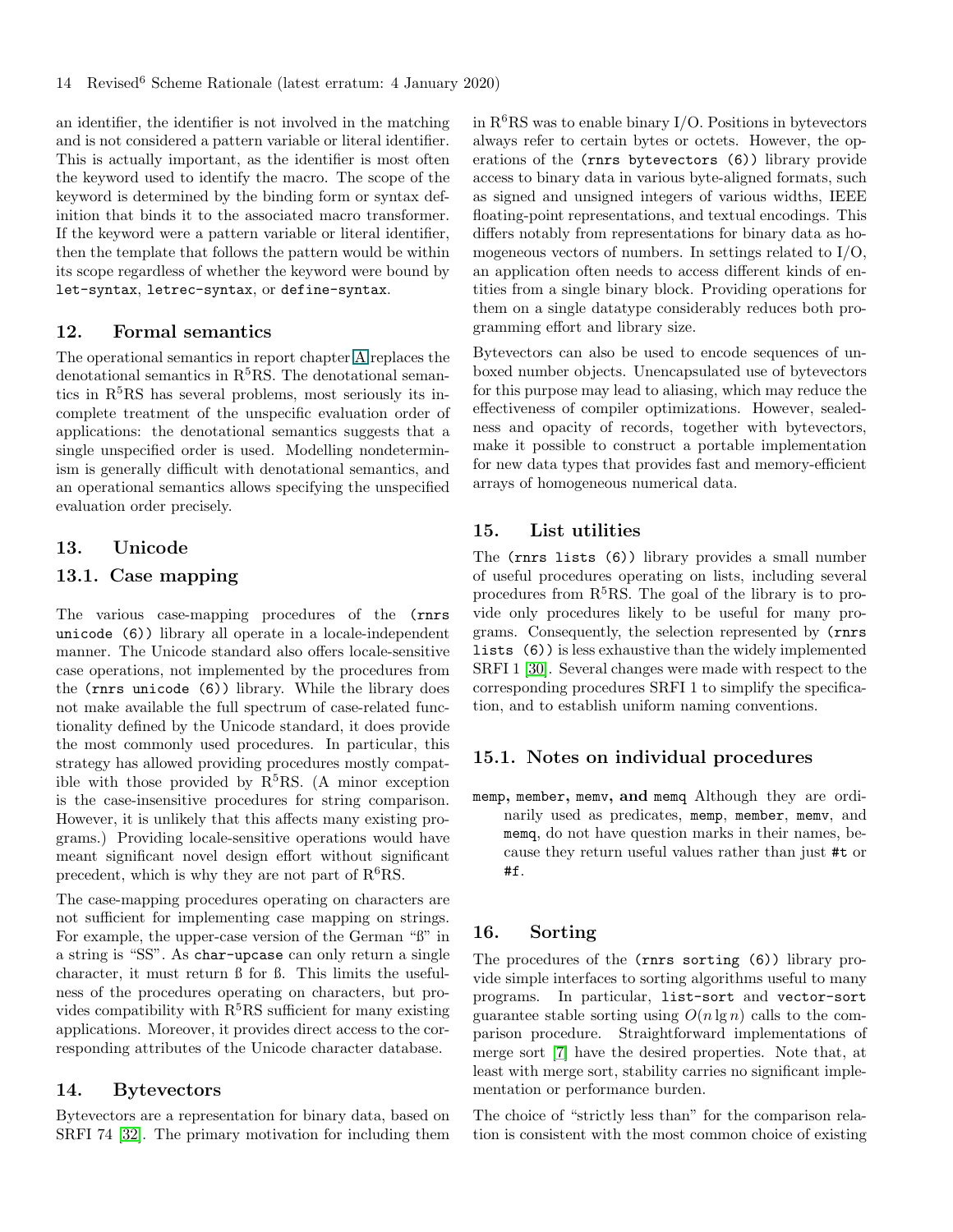Scheme libraries for sorting. Moreover, using a procedure returning three possible values (for less than, equal, and greater than) instead of a boolean comparison procedure would make calling the sorting procedures less convenient, with no discernible performance advantage.

<span id="page-14-0"></span>The specification of the vector-sort! procedure is meant to allow an implementation using quicksort [\[17\]](#page-19-22), hence the  $O(n^2)$  bound on the number of calls to the comparison procedure, and the omission of the stability requirement.

## <span id="page-14-1"></span>17. Control structures

## 17.1. when and unless

The when and unless forms are syntactic sugar for onearmed if expressions. Because each incorporates an implicit begin, they are sometimes more convenient than onearmed if. Some programmers always use when and unless in lieu of one-armed if to make clear when a one-armed conditional is being used.

#### <span id="page-14-2"></span>17.2. case-lambda

The case-lambda form allows constructing procedures that distinguish different numbers of arguments. Using case-lambda makes this considerably easier than deconstructing a list containing optional arguments explicitly. Moreover, Scheme implementations might optimize dispatch on the number of arguments when expressed as case-lambda, which is considerably harder for code that explicitly deconstructs argument lists.

## <span id="page-14-4"></span><span id="page-14-3"></span>18. Records

## 18.1. Syntactic layer

While the syntactic layer can be expressed portably in terms of the procedural layer, standardizing a particular surface syntax facilitates communication via code.

Moreover, the syntactic layer is designed to allow expansion-time determination of record characteristics, including field offsets, so that, for example, record accesses can be reduced to simple memory indirects without flow analyses or any other nontrivial compiler support. (This property may be lost if the parent-rtd clause is present, and the parent is thus not generally known until run time.) Thus, the syntactic layer facilitates the development of efficient portable libraries that define and use record types and can serve as a basis for other syntactic record definition constructs.

## <span id="page-14-5"></span>18.2. Positional access and field names

The record and field names passed to make-record-typedescriptor and appearing in the syntactic layer are for informational purposes only, e.g., for printers and debuggers. In particular, the accessor and mutator creation routines do not use names, but rather field indices, to identify fields. Thus, field names are not required to be distinct in the procedural or syntactic layers. This relieves macros and other code generators from the need to generate distinct names.

Moreover, not requiring distinctness prevents naming conflicts that occur when a field in a base type is renamed such that it is the same as in an extension Also, the record and field names are used in the syntactic layer for the generation of accessor and mutator names, and thus duplicate field names may lead to accessor and mutator naming conflicts.

## <span id="page-14-6"></span>18.3. Lack of multiple inheritance

Multiple inheritance was considered but omitted from the records facility, as it raises a number of semantic issues such as sharing among common parent types.

## <span id="page-14-7"></span>18.4. Constructor mechanism

The constructor-descriptor mechanism is an infrastructure for creating specialized constructors, rather than just creating default constructors that accept the initial values of all the fields as arguments. This infrastructure achieves full generality while leaving each level of an inheritance hierarchy in control over its own fields and allowing child record definitions to be abstracted away from the actual number and contents of parent fields.

The constructor mechanism allows the initial values of the fields to be specially computed or to default to constant values. It also allows for operations to be performed on or with the resulting record, such as the registration of a record for finalization. Moreover, the constructor-descriptor mechanism allows the creation of such initializers in a modular manner, separating the initialization concerns of the parent types from those of the extensions.

## <span id="page-14-8"></span>18.5. Sealed record types

Record types may be sealed. This feature allows enforcing abstraction barriers, which is useful in itself, but also allows more efficient compilation.

In particular, when the implementor of an abstract data type chooses to represent that ADT by a record type, and allows one of the record types that represent the ADT to be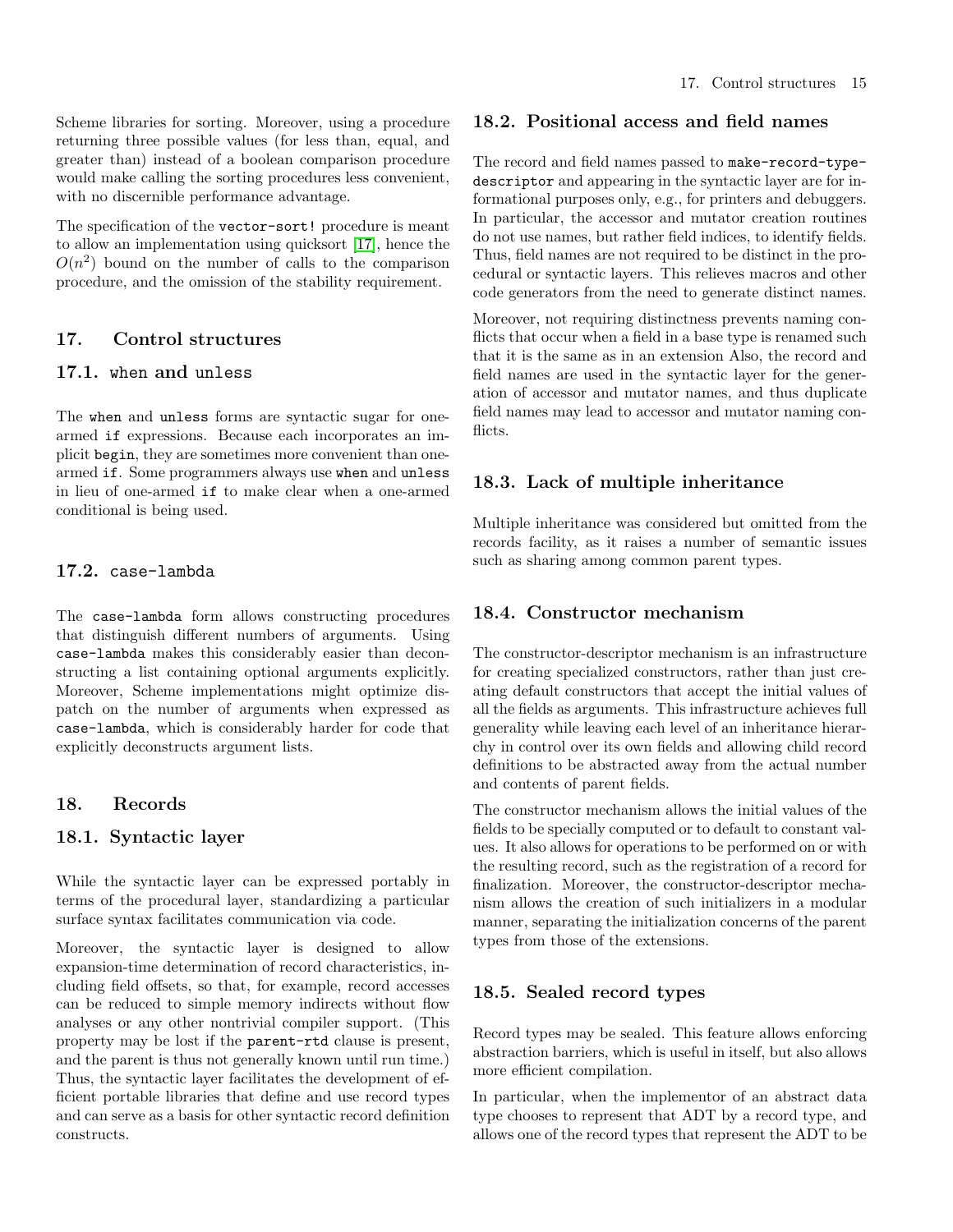exposed and extended, then the ADT is no longer abstract. Its implementors must expose enough information to allow for effective subtyping, and must commit to enough of the representation to allow those subtypes to continue to work even as the ADT evolves.

A partial solution is to maintain independence of the child record type from the specific fields of the parent, particularly by specifying a record constructor descriptor for the parent type that is independent of its specific fields. When this is deemed to be insufficient, the record type can be sealed, thereby preventing the ADT from being subtyped. (This does not completely eliminate the problem, however, since the ADT may be extended implicitly, i.e., used as a delegate for some other type.)

Moreover, making a record type sealed may prevent its accessors and mutators from becoming polymorphic, which would make effective flow analysis and optimization difficult. This is particularly relevant for Scheme implementations that use records to implement some of Scheme's other primitive data types such as pairs.

## <span id="page-15-1"></span><span id="page-15-0"></span>19. Conditions and exceptions

## 19.1. Exceptions

The goals of the exception mechanism are to help programmers share code which relies on exception handling, and to provide information on violations of specifications of procedures and syntactic forms. This exception mechanism is a extension of SRFI 34  $[22]$ <sup>[1](#page-15-5)</sup>, which was primarily designed to meet the first goal. However, it has proven suitable for addressing the second goal of dealing with violations as well. (More on the second goal below in the discussion of the condition system.)

For some violations such the use of unsupported NaNs or infinities, as well as other applications, an exception handler may be able to repair the cause of the exception, for example by substituting a suitable object for the NaN or infinity. Therefore, the exception mechanism extends SRFI 34 by continuable exceptions, and specifies the continuation of an exception handler

## <span id="page-15-2"></span>19.2. Conditions

Conditions are values that communicate information about exceptional situations between parts of a program. Code that detects an exception may be in a different part of the program than the code that handles it. In fact, the former may have been written independently from the latter. Consequently, to facilitate effective handling of exceptions, conditions should communicate as much information as possible as accurately as possible, and still allow effective handling by code that did not precisely anticipate the nature of the exception that has occurred.

The (rnrs conditions (6)) library provides two mechanisms to enable this kind of communication:

- subtyping (through record types) among condition types allows handling code to determine the general nature of an exception even though it does not anticipate its exact nature,
- compound conditions allow an exceptional situation to be described in multiple ways.

As an example, a networking error that occurs during a file operation on a remote drive fits two descriptions: "networking error" and "file-system error". An exception handler might only look for one of the two. Compound conditions are a simple solution to this problem. Moreover, compound conditions also make providing auxiliary information as part of the condition object, such as an error message, easier.

The standard condition hierarchy makes an important distinction between errors and violations: An error is an exceptional situation in the environment, which the program cannot avoid or prevent. For example, I/O errors are represented by condition types that are subtypes of &error. Violations, on the other hand, are exceptional situations that the program could have avoided. Violations are typically programming mistakes. The distinction between the two is not always clear, and it may be possible but inordinately difficult or expensive to detect certain violations. The use of eval also blurs the distinction. Nevertheless, many cases do allow distinguishing between errors and violations. Consequently, exception handlers that handle errors are common, whereas programmers should introduce exception handlers that handle violations with great care.

## <span id="page-15-4"></span><span id="page-15-3"></span>20. I/O

## 20.1. File names

The file names in most common operating systems, despite their appearance in most cases, are not text: For example, Unix uses null-terminated byte sequences, and Windows uses null-terminated sequences of UTF-16 code units. On Unix, the textual representation of a file name depends on the locale, an environmental setting. In both cases, a file name may be an invalid encoding and thus not correspond to a string. An appropriate representation for file names that covers these cases while still offering convenient access to file-system names through strings is still an open problem. Therefore,  $R^6RS$  allows specifying file names as strings, but also allows an implementation to add its own representation for file names.

<span id="page-15-5"></span><sup>&</sup>lt;sup>1</sup>There is also a small different to SRFI 34, namely that guard calls raise-continuable instead of raise when re-raising an exception.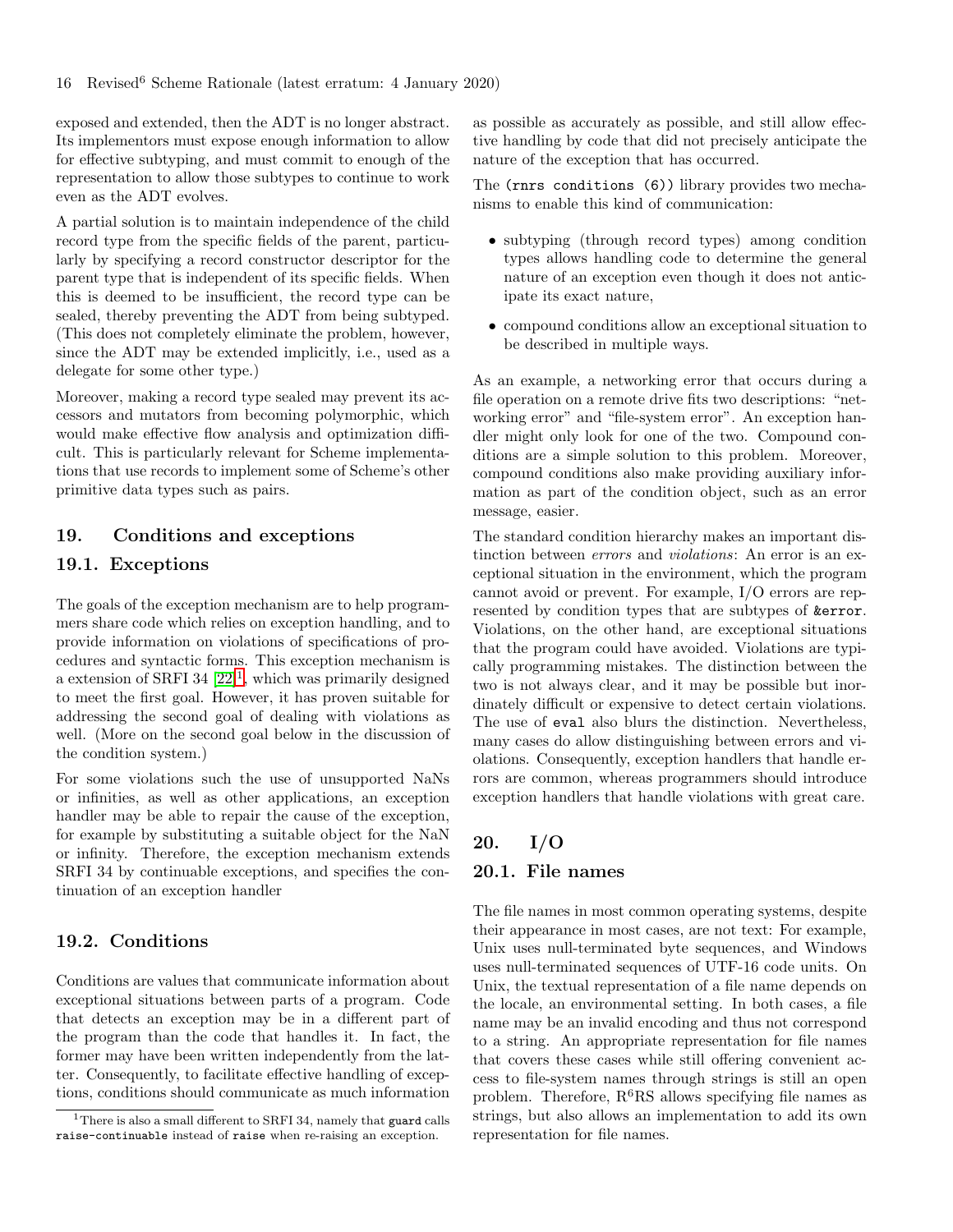#### <span id="page-16-0"></span>20.2. File options

The flags specified for file-options represent only a common subset of meaningful options on popular platforms. The file-options form does not restrict the  $\langle$ file-options name $\rangle$ s, so implementations can extend the file options by platform-specific flags.

#### <span id="page-16-1"></span>20.3. End-of-line styles

The set of end-of-line styles recognized by the (rnrs io ports (6)) library is not closed, because end-of-line styles other than those listed might become commonplace in the future.

#### <span id="page-16-2"></span>20.4. Error-handling modes

The set of error-handling modes is not closed, because implementations may support error-handling modes other than those listed.

## <span id="page-16-3"></span>20.5. Binary and textual ports

The plethora of widely used encodings for texts makes providing textual I/O significantly more complicated than the simple model offered by  $R^5RS$ . In particular, realistic textual I/O should address encodings such as UTF-16 that include a header word determining the "actual" encoding of the rest of the byte stream, stateful encodings, and textual formats such as XML, which specify the encoding in a header line. Consequently, a library implementing textual I/O should support specifying an encoding upon opening a port, but should also support opening a port in "binary mode" to determine the encoding and switch to "text mode".

In contrast, arbitrary switching between "binary mode" and "text mode" is difficult to support, as it may interfere with efficient buffering strategies, and because the semantics may be unclear in the case of stateful encodings. Consequently, the (rnrs io ports (6)) library allows switching from "binary mode" to "text mode" by converting a binary port into a textual port, but not the other way around. The transcoded-port procedure closes the binary port to preclude interference between the binary port and the textual port constructed from it. Applications that read from sources that intersperse binary and textual data should open a binary port and use either bytevector->string or the procedures from the (rnrs bytevectors (6)) library to convert the binary data to text.

The separation of binary and textual ports enables creating ports from both binary and textual sources and sinks. It also makes creating both binary and textual versions of many procedures necessary.

#### <span id="page-16-4"></span>20.6. File positions

Transcoded ports do not always support the portposition and set-port-position! operations: The position of a transcoded port may not be well-defined, and may be hard to calculate even when defined, especially when transcoding is buffered.

#### <span id="page-16-5"></span>20.7. Freshness of standard ports

The ports returned by standard-input-port, standardoutput-port, and standard-error-port are fresh so it can be safely closed or converted to a textual port without risking the usability of an existing port.

#### <span id="page-16-6"></span>20.8. Argument conventions

While the (rnrs io simple (6)) library provides mostly  $R<sup>5</sup>RS$ -compatible procedures for performing textual I/O, the (rnrs io ports (6)) library uses a different convention for argument ordering. In particular, the port is always the first argument. This enables the use of optional arguments for information about the data to be read or written, such as the range in a bytevector. As this convention is incompatible with the convention of (rnrs io simple (6)), corresponding procedures have different names.

#### <span id="page-16-7"></span>21. File system

The (rnrs files (6)) library provides a minimal set of procedures useful in many programs: The file-exists? procedure allows a program to detect the presence of a file if it is going to overwrite it, and delete-file allows taking the appropriate action if the old file is no longer useful.

Standardization of procedures that return or pass to another procedure the name of a file is more difficult than standardization of file-exists? and delete-file, because strings are either awkward or insufficient for representing file names on some platforms, such as Unix and Windows. See section [20.1.](#page-15-4)

## <span id="page-16-9"></span><span id="page-16-8"></span>22. Arithmetic

## 22.1. Fixnums and flonums

Fixnum and flonum arithmetic is already supported by many systems, mainly for efficiency. Standardization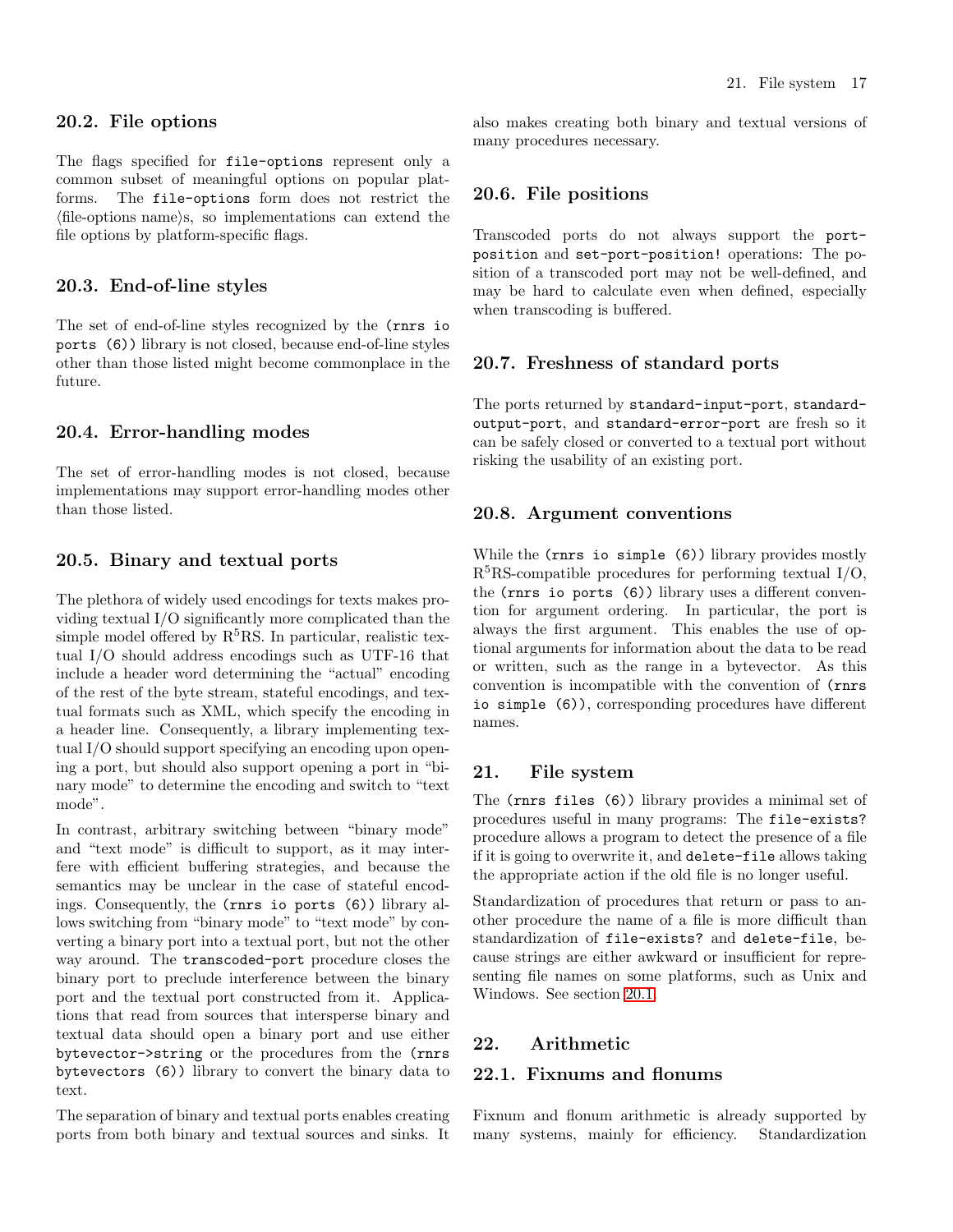of fixnum and flonum arithmetic increases the portability of code that uses it. Standardizing the precision of fixnum and flonum arithmetic would make it inefficient on some systems, which would defeat its purpose. Therefore,  $R<sup>6</sup>RS$  specifies the syntax and much of the semantics of fixnum and flonum arithmetic, but makes the precision implementation-dependent.

Existing implementations employ different implementation strategies for fixnums: Some implement the model specified by  $R^6RS$  (overflows cause exceptions), some implement modular arithmetic (overflows "wrap around"), and others do not handle arithmetic overflows at all. The latter model violates the safety requirement of  $R^6RS$ . In programs that use fixnums instead of generic arithmetic, overflows are typically programming mistakes. The model chosen for  $R<sup>6</sup>RS$  has the advantage that such overflows do not get silently converted into meaningless number objects, and that the programs gets notified of the violation through the exception system.

## <span id="page-17-0"></span>22.2. Bitwise operations

The bitwise operations have been adapted from the operations described in SRFIs 33 [\[31\]](#page-19-24) and 60 [\[20\]](#page-19-25).

#### <span id="page-17-1"></span>22.3. Notes on individual procedures

- fx+ and fx\* These procedures are restricted to two arguments, because their generalizations to three or more arguments would require precision proportional to the number of arguments.
- real->flonum This procedure is necessary, because not all real number objects are inexact, and because some inexact real number objects may not be flonums.
- flround The flround procedure rounds to even for consistency with the default rounding mode specified by the IEEE floating-point standard.
- <span id="page-17-2"></span>flsqrt The behavior of flsqrt on −0.0 is consistent with the IEEE floating-point standard.

## 23. syntax-case

While many syntax transformers are succinctly expressed using the high-level syntax-rules form, others cannot be succinctly expressed. Still others are impossible to write, including transformers that introduce visible bindings for or references to identifiers that do not appear explicitly in the input form, transformers that maintain state or read from the file system, and transformers that construct new identifiers. The syntax-case system [\[10\]](#page-18-14) allows the programmer to write transformers that perform these sorts of transformations, and arbitrary additional transformations, without sacrificing the default enforcement of hygiene or the high-level pattern-based syntax matching and template-based output construction provided by syntax-rules (report section 11.19).

#### <span id="page-17-4"></span><span id="page-17-3"></span>24. Hashtables

## 24.1. Caching

The specification notes that hashtables are allowed to cache the results of calling the hash function and equivalence function, and that any hashtable operation may call the hash function more than once. Hashtable lookups are often followed by updates, so caching may improve performance. Hashtables are free to change their internal representation at any time, which may result in many calls to the hash function.

## <span id="page-17-5"></span>24.2. Immutable hashtables

Hashtable references may be less expensive with immutable hashtables. Also, the creator of a hashtable may wish to prevent modifications, particularly by code outside of the creator's control.

## <span id="page-17-6"></span>24.3. Hash functions

The make-eq-hashtable and make-eqv-hashtable constructors are designed to hide their hash function. This allows implementations to use the machine address of an object as its hash value, rehashing parts of the table as necessary if a garbage collector moves objects to different addresses.

#### <span id="page-17-7"></span>25. Enumerations

Many procedures in many libraries accept arguments from a finite set, or subsets of a finite set to describe a certain mode of operation, or several flags to describe a mode of operation. Examples in the  $R^6RS$  include the endianness for bytes-object operations, and file and buffering modes in the I/O library. Offering a default policy for dealing with such values fosters portable and readable code, much as records do for compound values, or multiple values for procedures computing several values. Moreover, representations of sets from a finite set of options should offer the standard set operations, as they tend to occur in practice. One such set operation is the complement, which makes lists of symbols a less than suitable representation.

Different Scheme implementations have taken different approaches to this problem in the past, which suggests that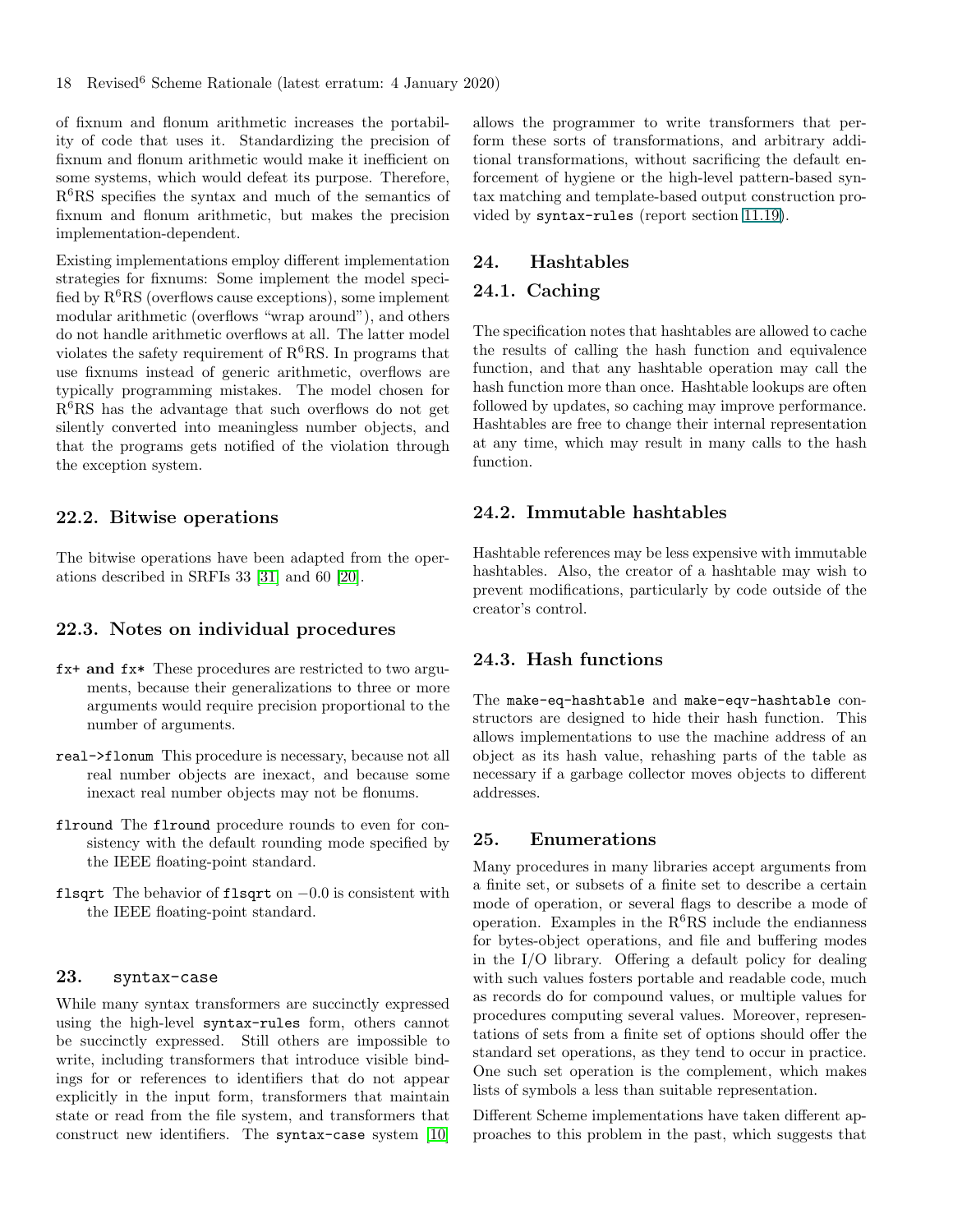<span id="page-18-0"></span>a default policy does more than merely encode what any sensible programmer would do anyway. As possible uses occur quite frequently, this particular aspect of interface construction has been standardized.

#### 26. Composite library

The (rnrs (6)) library is intended as a convenient import for libraries where fine control over imported bindings is not necessary or desirable. The (rnrs (6)) library exports all bindings for expand as well as run so that it is convenient for writing syntax-case macros as well as runtime code.

The (rnrs (6)) library does not include a few select libraries:

- (rnrs eval  $(6)$ ), as its presence may make creating self-contained programs more difficult;
- (rnrs mutable-pairs (6)), as its absence from a program may enable compiler optimizations, and as mutable pairs might be deprecated in the future;
- (rnrs mutable-strings (6)), for similar reasons as for (rnrs mutable-pairs (6));
- <span id="page-18-1"></span>• (rnrs r5rs (6)), as its features are deprecated.

## 27. Mutable pairs

The presence of mutable pairs causes numerous problems:

- It complicates the specification of higher-order procedures that operate on lists.
- It inhibits certain compiler optimizations such as deforestation.
- It complicates reasoning about programs that use lists.
- It complicates the implementation of procedures that accept variable numbers of arguments.

However, removing mutable pairs from the language entirely would have caused significant compatibility problems for existing code. As a compromise, the set-car! and set-cdr! procedures were moved to a separate library. This facilitates statically determining if a program ever mutates pairs, encourages writing programs that do not mutate pairs, and may help deprecating or removing mutable pairs in the future.

#### <span id="page-18-2"></span>28. Mutable strings

The presence of mutable strings causes problems similar to some of the problems caused by the presence of mutable <span id="page-18-3"></span>pairs. Hence, the same reasoning applies for moving the mutation operations into a separate library.

## REFERENCES

- <span id="page-18-4"></span>[1] Harold Abelson, Gerald Jay Sussman, and Julie Sussman. Structure and Interpretation of Computer Programs. MIT Press, Cambridge, Mass., second edition, 1996.
- <span id="page-18-9"></span>[2] Will Clinger, R. Kent Dybvig, Michael Sperber, and Anton van Straaten. SRFI 76: R6RS records. [http://](http://srfi.schemers.org/srfi-76/) [srfi.schemers.org/srfi-76/](http://srfi.schemers.org/srfi-76/), 2005.
- <span id="page-18-6"></span>[3] William Clinger. The revised revised report on Scheme, or an uncommon Lisp. Technical Report MIT Artificial Intelligence Memo 848, MIT, 1985 1985. Also published as Computer Science Department Technical Report 174, Indiana University, June 1985.
- <span id="page-18-7"></span>[4] William Clinger and Jonathan Rees. Revised<sup>3</sup> report on the algorithmic language Scheme. SIGPLAN Notices, 21(12):37–79, December 1986.
- <span id="page-18-8"></span>[5] William Clinger and Jonathan Rees. Revised<sup>4</sup> report on the algorithmic language Scheme. Lisp Pointers, IV(3):1–55, July–September 1991.
- <span id="page-18-10"></span>[6] William D Clinger and Michael Sperber. SRFI 77: Preliminary proposal for R6RS arithmetic. [http://](http://srfi.schemers.org/srfi-77/) [srfi.schemers.org/srfi-77/](http://srfi.schemers.org/srfi-77/), 2005.
- <span id="page-18-13"></span>[7] Thomas H. Cormen, Charles E. Leiserson, Ronald L. Rivest, and Clifford Stein. Introduction to Algorithms. MIT Press and McGraw-Hill, second edition, 2001.
- <span id="page-18-5"></span>[8] R. Kent Dybvig. The Scheme Programming Language. MIT Press, Cambridge, third edition, 2003. [http://](http://www.scheme.com/tspl3/) [www.scheme.com/tspl3/](http://www.scheme.com/tspl3/).
- <span id="page-18-11"></span>[9] R. Kent Dybvig. SRFI 93: R6RS <syntax-case> macros. <http://srfi.schemers.org/srfi-93/>, 2006.
- <span id="page-18-14"></span>[10] R. Kent Dybvig, Robert Hieb, and Carl Bruggeman. Syntactic abstraction in Scheme. Lisp and Symbolic Computation, 5(4):295–326, 1992.
- <span id="page-18-12"></span>[11] Sebastian Egner, Richard Kelsey, and Michael Sperber. Cleaning up the tower: Numbers in Scheme. In Olin Shivers and Oscar Waddell, editors, Proceedings of the Fifth Workshop on Scheme and Functional Programming, pages 109–120, Snowbird, October 2004. Indiana University Technical Report TR600.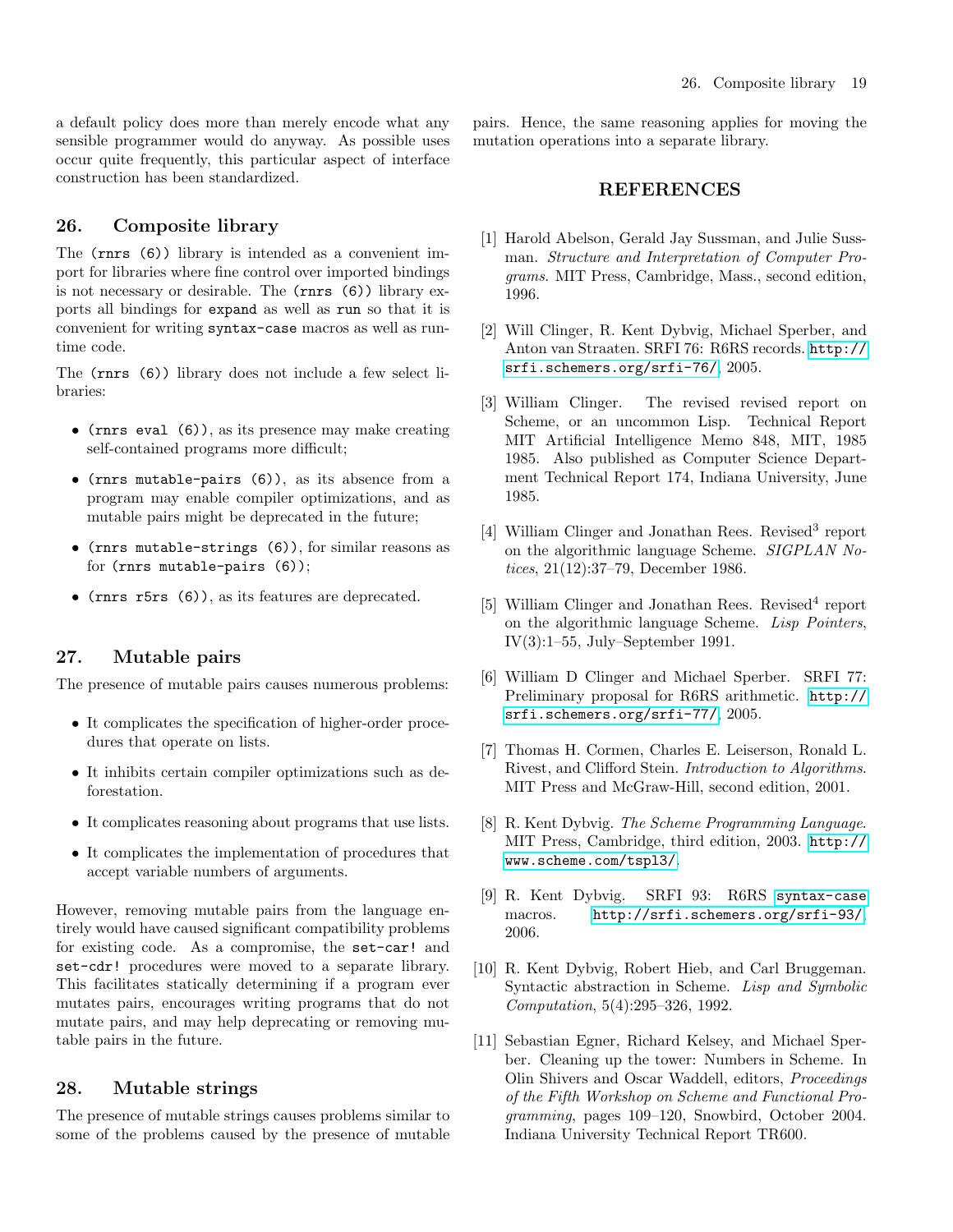- 20 Revised<sup>6</sup> Scheme Rationale (latest erratum: 4 January 2020)
- <span id="page-19-7"></span>[12] Carol Fessenden, William Clinger, Daniel P. Friedman, and Christopher Haynes. Scheme 311 version 4 reference manual. Indiana University, 1983. Indiana University Computer Science Technical Report 137, Superseded by [\[15\]](#page-19-26).
- <span id="page-19-11"></span>[13] Matthew Flatt and Kent Dybvig. SRFI 83: R6RS library syntax. [http://srfi.schemers.org/](http://srfi.schemers.org/srfi-83/) [srfi-83/](http://srfi.schemers.org/srfi-83/), 2005.
- <span id="page-19-10"></span>[14] Matthew Flatt and Marc Feeley. SRFI 75: R6RS unicode data. <http://srfi.schemers.org/srfi-75/>, 2005.
- <span id="page-19-26"></span>[15] Daniel P. Friedman, Christopher Haynes, Eugene Kohlbecker, and Mitchell Wand. Scheme 84 interim reference manual. Indiana University, January 1985. Indiana University Computer Science Technical Report 153.
- <span id="page-19-14"></span>[16] Lars T Hansen. SRFI 11: Syntax for receiving multiple values. <http://srfi.schemers.org/srfi-11/>, 2000.
- <span id="page-19-22"></span>[17] C. A. R. Hoare. Algorithm 63 (partition); 64 (quicksort); 65 (find). Communications of the ACM, 4(7):321–322, 1961.
- <span id="page-19-13"></span>[18] IEEE standard 754-1985. IEEE standard for binary floating-point arithmetic, 1985. Reprinted in SIG-PLAN Notices, 22(2):9-25, 1987.
- <span id="page-19-15"></span>[19] IEEE 754 revision work. [http://grouper.ieee.org/](http://grouper.ieee.org/groups/754/revision.html) [groups/754/revision.html](http://grouper.ieee.org/groups/754/revision.html), 2006.
- <span id="page-19-25"></span>[20] Aubrey Jaffer. SRFI 60: Integers as bits. [http://](http://srfi.schemers.org/srfi-60/) [srfi.schemers.org/srfi-60/](http://srfi.schemers.org/srfi-60/), 2005.
- <span id="page-19-8"></span>[21] Richard Kelsey, William Clinger, and Jonathan Rees. Revised<sup>5</sup> report on the algorithmic language Scheme. Higher-Order and Symbolic Computation, 11(1):7– 105, 1998.
- <span id="page-19-23"></span>[22] Richard Kelsey and Michael Sperber. SRFI 34: Exception handling for programs. [http://srfi.schemers.](http://srfi.schemers.org/srfi-34/) [org/srfi-34/](http://srfi.schemers.org/srfi-34/), 2002.
- <span id="page-19-18"></span>[23] Peter Landin. A correspondence between Algol 60 and Church's lambda notation: Part I. Communications of the ACM, 8(2):89–101, February 1965.
- <span id="page-19-12"></span>[24] Jacob Matthews and Robert Bruce Findler. An operational semantics for Scheme. Journal of Functional Programming, 2007. From <http://www.cambridge.org/journals/JFP/>.
- <span id="page-19-6"></span>[25] MIT Department of Electrical Engineering and Computer Science. Scheme manual, seventh edition, September 1984.
- <span id="page-19-17"></span>[26] Paul Penfield Jr. Principal values and branch cuts in complex APL. In APL '81 Conference Proceedings, pages 248–256, San Francisco, September 1981. ACM SIGAPL. Proceedings published as APL Quote Quad  $12(1)$ .
- <span id="page-19-5"></span>[27] Jonathan A. Rees and Norman I. Adams IV. T: a dialect of lisp or lambda: The ultimate software tool. In ACM Conference on Lisp and Functional Programming, pages 114–122, Pittsburgh, Pennsylvania, 1982. ACM Press.
- <span id="page-19-19"></span>[28] John C. Reynolds. Definitional interpreters for higherorder programming languages. In ACM Annual Conference, pages 717–740, July 1972.
- <span id="page-19-9"></span>[29] Scheme standardization charter. [http://www.](http://www.schemers.org/Documents/Standards/Charter/mar-2006.txt) [schemers.org/Documents/Standards/Charter/](http://www.schemers.org/Documents/Standards/Charter/mar-2006.txt) [mar-2006.txt](http://www.schemers.org/Documents/Standards/Charter/mar-2006.txt), March 2006.
- <span id="page-19-21"></span>[30] Olin Shivers. SRFI 1: List library. [http://srfi.](http://srfi.schemers.org/srfi-1/) [schemers.org/srfi-1/](http://srfi.schemers.org/srfi-1/), 1999.
- <span id="page-19-24"></span>[31] Olin Shivers. SRFI 33: Integer bitwise-operation library. <http://srfi.schemers.org/srfi-33/>, 2002.
- <span id="page-19-20"></span>[32] Michael Sperber. SRFI 74: Octet-addressed binary blocks. <http://srfi.schemers.org/srfi-74/>, 2005.
- <span id="page-19-2"></span>[33] Michael Sperber, R. Kent Dybvig, Matthew Flatt, and Anton van Straaten. Revised<sup>6</sup> report on the algorithmic language Scheme (Non-Normative appendices). <http://www.r6rs.org/>, 2007.
- <span id="page-19-0"></span>[34] Michael Sperber, R. Kent Dybvig, Matthew Flatt, Anton van Straaten, Richard Kelsey, William Clinger, and Jonathan Rees. Revised<sup>6</sup> report on the algorithmic language Scheme. <http://www.r6rs.org/>, 2007.
- <span id="page-19-1"></span>[35] Michael Sperber, R. Kent Dybvig, Matthew Flatt, Anton van Straaten, Richard Kelsey, William Clinger, and Jonathan Rees. Revised<sup>6</sup> report on the algorithmic language Scheme (Libraries). [http://www.r6rs.](http://www.r6rs.org/) [org/](http://www.r6rs.org/), 2007.
- <span id="page-19-4"></span>[36] Guy Lewis Steele Jr. Rabbit: a compiler for Scheme. Technical Report MIT Artificial Intelligence Laboratory Technical Report 474, MIT, May 1978.
- <span id="page-19-16"></span>[37] Guy Lewis Steele Jr. Common Lisp: The Language. Digital Press, Burlington, MA, second edition, 1990.
- <span id="page-19-3"></span>[38] Guy Lewis Steele Jr. and Gerald Jay Sussman. The revised report on Scheme, a dialect of Lisp. Technical Report MIT Artificial Intelligence Memo 452, MIT, January 1978.